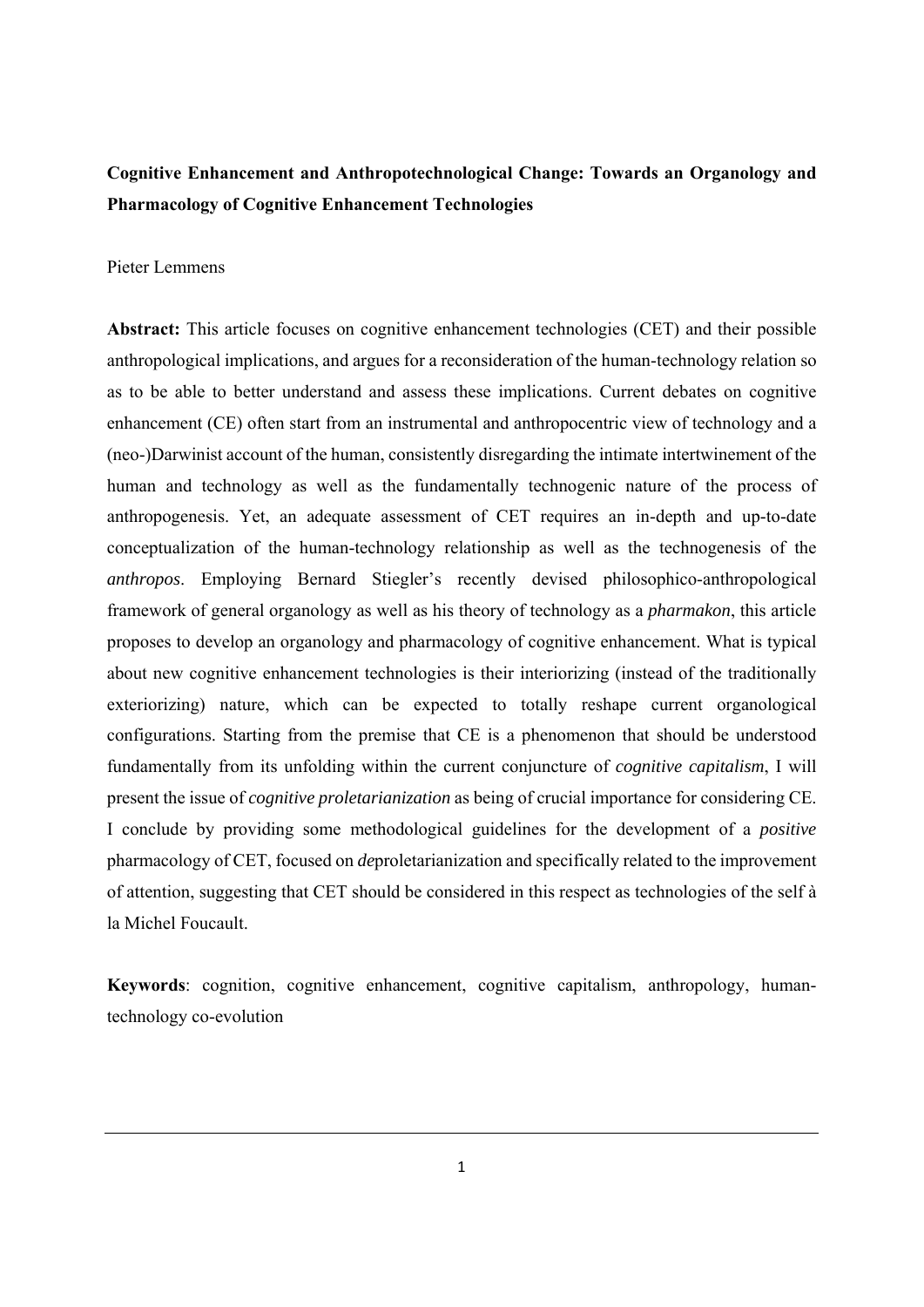Pieter Lemmens, Institute for Science, Innovation, and Society, Department of Philosophy and Science Studies, Faculty of Science, Radboud University Nijmegen, O. Box 9010, 6500 GL Nijmegen, The Netherlands, p.lemmens@science.ru.nl

#### **Introduction**

The relationship between humans and techno-science is expected to change dramatically in the coming decades, most particularly because of the emergence of a whole spectrum of new technologies that, in contrast to technological developments until recently, will not so much alter the environment in which humans live as, instead, intervene in the human itself, i.e., into his body and mind. In the wake of the growing interest within academia of the ideas and utopic projections of so-called 'transhumanist' and 'extropian' thinkers like Nick Bostrom, Anders Sandberg, Julian Savulescu, Max More, John Harris, Simon Young and many others, a debate has risen in recent years about the idea of human enhancement (HE), i.e., about the possibilities, the prospects and the risks of improving the human through the application of science and technology, in particular through the use of the so-called NBIC technologies<sup>1</sup>, which carry the promise – apparently – of enabling the substantial improvement of 'human performance' (Roco and Bainbridge 2003).

 However you look at human enhancement technologies (HET), they *will certainly* have huge consequences for the way the human-technology relationship will evolve in the future. This means that we have to seriously reconsider the intersection between technology and anthropology, emphasizing the technicity of the anthropos and the anthropologos. Techno-Anthropology is an emerging discipline that proposes to deal with questions concerning the changing intersections between technology and anthropology. This article aims to contribute to this discipline through an exploration of the *original technicity* of the anthropos in view of developing a *methodology* for studying and critically assessing – in particular 'intimate' – human-technology interactions. This methodology, termed practical organology, will be developed from a Stieglerian perspective on the original technicity of the anthropos.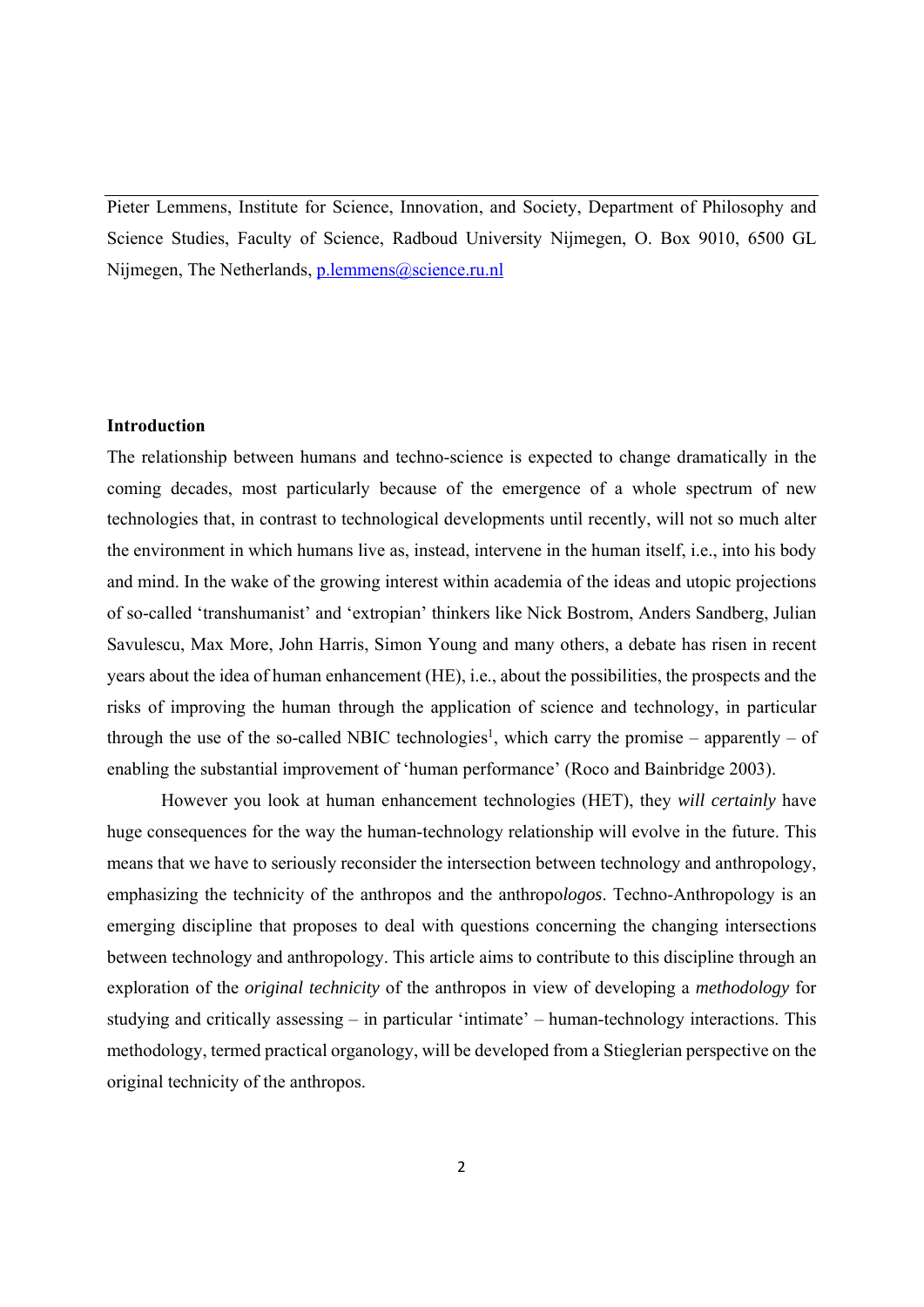One of the most promising, and in any case, most exciting areas of HE is cognitive enhancement (CE): the improvement of the cognitive capacities of the human mind(-body).<sup>2</sup> This has become a highly controversial field since emerging waves of new technologies are bound to have huge impacts on both the individual and the societal level. Notably, it is claimed that those technologies have the potential to fundamentally change our cognitive system or even 'human nature' itself, opening up a 'trans-human' or 'posthuman' future (More and Vita-More 2013). Ethical and societal debates range from issues such as risks, benefits, and safety to questions about autonomy, agency, identity, and the possibility or desirability of 'reshaping' human nature (Savulescu and Bostrom 2009).

 Until now, the ethical and political debate on CE has been largely informed by theoretical approaches building on neoliberalism, utilitarianism, and analytic philosophy (cf. Bostrom and Roach 2008). These approaches most often rely on a neurocentric and (neo-) Darwinist account of human cognition, consistently disregarding, as I argue in this article, the intimate intertwinement of the human and technology and the fundamentally technogenic nature of the process of anthropogenesis (of which the genesis of the human cognitive apparatus is undoubtedly the most remarkable aspect). Yet, an adequate assessment of cognitive enhancement technologies (CET) and their effects upon human cognition requires an in-depth and up-to-date conceptualization of the human-technology relationship, one that should be based, I uphold, on a profound understanding of the *fundamental technicity* as well as the *technogenic origin* of the human cognitive system, i.e., the fact that it is deeply constituted and conditioned by, as well as evolved in intimate interaction with, technology. In the current debate, this anthropo*techno*logical dimension is underdeveloped if not totally absent.

 In my research I aim to contribute to exploring this dimension. In this contribution, however, I have to limit myself necessarily to providing only some building blocks for a yet to be developed anthropotechnological framework that could guide the ethical and political debate on CE. After a brief review of the dominant, neurocentric and (neo)Darwinist account of human cognition figuring prominently in the current debate, I will employ Bernard Stiegler's recently developed theory of 'general organology' to propose an organology of cognition in which the brain as the central cognitive organ is theorized explicitly in its intimate relationship with both the technical organs with which it continuously interacts and with the social *organ*izations in which it is always embedded. Within this organological framework -- and this is important for considering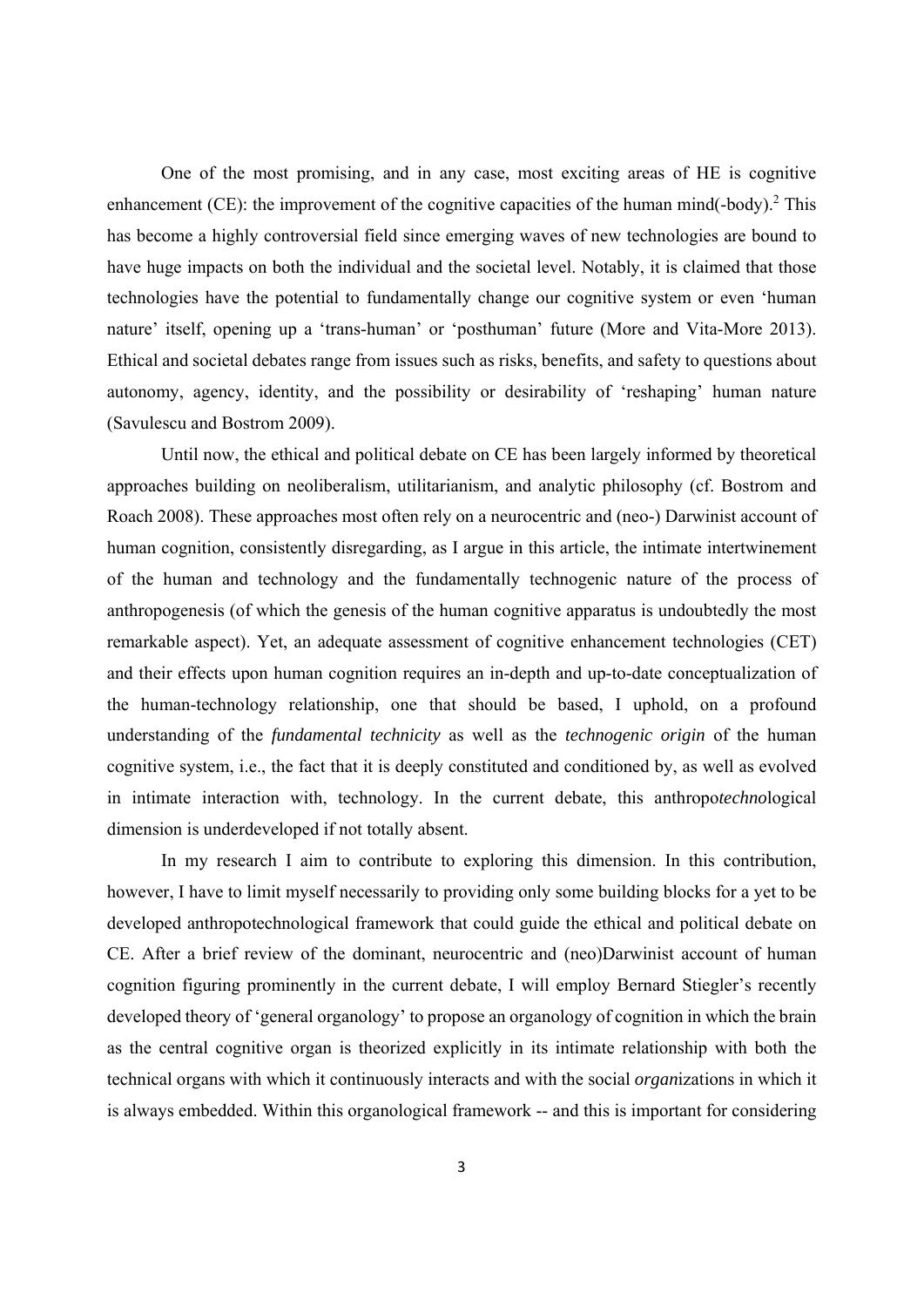the issue of enhancement -- the technical organs are conceived by Stiegler as having the character of *pharmaka*, i.e., as being *both* poisoning and remedying in the sense of simultaneously possessing both the ability of supporting *and* of undermining, in our case, cognitive capacities (because, as I will show, they fundamentally compensate for an 'ontological lack'). Starting from the premise that CE is a phenomenon that should be understood fundamentally from a politico-economic perspective, in particular as a project that unfolds within the current conjuncture of *cognitive capitalism*, I will then, from both an organological and a pharmacological perspective, present the issue of (cognitive) *proletarianization* as being of crucial importance for considering CE, both in their particular forms and in a general sense. I will conclude this article by providing some methodological guidelines for the development of a *positive* pharmacology of CET, focused on deproletarianization and specifically related to the improvement of attention, suggesting that CET should be considered in this respect as technologies of the self in the sense of Michel Foucault.

#### **The Neurocentric and (Neo-)Darwinist View of Human Cognition**

Remarkably, given their focus on the technological 'upgrading' of the human cognitive apparatus, most contenders within the current debate on CE share a neurocentric and (neo-)Darwinist view of human cognition that is derived from the contemporary cognitive and neurosciences. This is a view that consistently disregards the role of technology in human cognitive processes (Bostrom and Sandberg 2009; Buchanan  $2011$ <sup>3</sup>.

 Most if not all of today's cognitive science is decidedly *neurocentric*, and this is of course especially true of the cognitive neurosciences. The brain is invariably understood as a selfsufficient cognitive engine, as the exclusive seat of cognition. What the Marxist historian of science John D. Bernal already stated in 1929 is still common belief in today's neurosciences: "After all it is the brain that counts, and to have a brain suffused by fresh and correctly prescribed blood is to be alive - to think" (Bernal 2010, 31). Since cognitive science's 'turn to the brain' in the eighties, which was largely a consequence from the development of new imaging technologies for studying the brain, "most cognitive scientists place the study of the brain firmly at the heart of cognitive science" (Bermúdez 2010, 93) and "are convinced that in some fundamental sense the mind just is the brain, so that everything that happens in the mind is happening in the brain" (Bermúdez 2010, 6). According to Patricia Churchland, a leading contemporary philosopher of mind and cognition, "Mental activity *is* brain activity" (2002, 30).<sup>4</sup> Another well-known philosopher of mind, John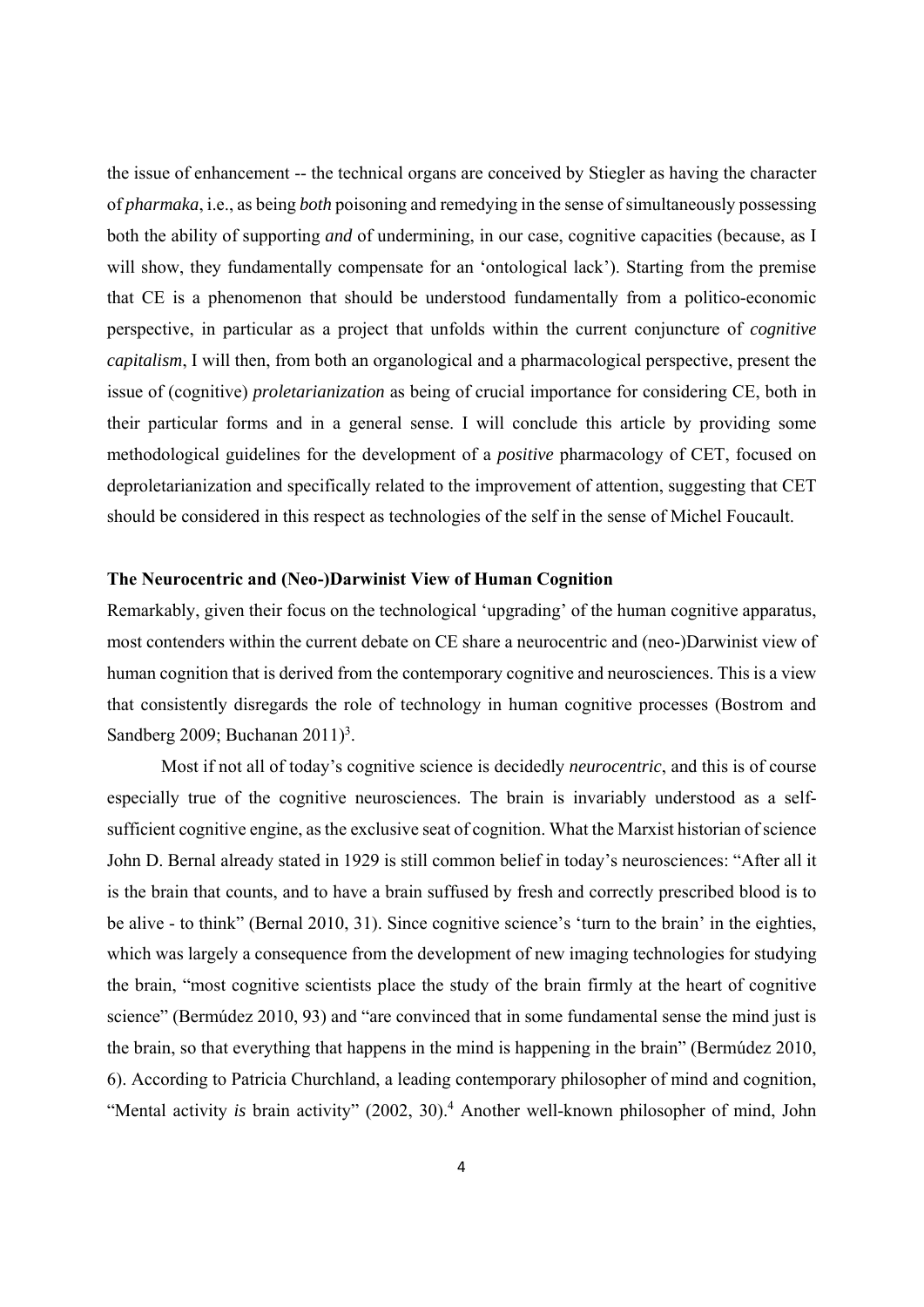Searle, asserts, referring to the famous 'brain in a vat' thought experiment popular among analytic philosophers of mind:

The brain is all we have for the purpose of representing the world to ourselves and everything we can use must be in the brain. Each of our beliefs must be possible for a being who is a brain in a vat because each of us is precisely a brain in a vat; the vat is the skull and the "messages" coming in are coming in by way of impacts on the nervous system. (Searle 1983, 230)

And as Daniel Dennett writes in *Darwin's Dangerous Idea*: "Of course our minds are our brains, and hence are ultimately just stupendously complex "machines"; the difference between us and animals is one of degree, not metaphysical kind" (1995, 370).

 More recently, prominent MIT philosopher of cognitive science Paul Thagard claims that "we should identify minds with brains" (2010, 9) since, he argues, "human thought is accomplished by the human brain" (2005, 18) and therefore "the mind is what the brain does" (2010, 42). Feelings such as hope but also modes of perceiving and reasoning are just brain processes, according to Thagard, and even concepts themselves are to be understood as "neural processes rather than ideal entities" (2010, 36), he confidently claims, apparently unaware of Husserl's refutation of such categorical naturalistic misunderstandings. As for the Darwinistic convictions of Thagard, shared by most of his colleagues, he asserts his agreement with Darwin that "humans are just another biological species evolved through natural selection" and reminds us that "our treasured thoughts and feelings are just another biological process" (2010, 42). Many more authors could be cited here, but it should be clear that the view that seems overwhelmingly dominant in today's cognitive science is that cognition is "BRAINBOUND," as the British philosopher of cognition Andy Clark puts it (Clark 2011, xxvii). And the consensus among cognitive scientists, philosophers of cognition, *and* most proponents as well as opponents of CE is that this brain is a product of Darwinian evolution, i.e., evolution via natural selection.

 Although it is increasingly criticized both from within and outside the cognitive (and also the brain) sciences themselves (Legrenzi and Umiltà 2011; Tallis 2011), the neurocentric view on cognition is still the dominant one by far. Even more so, the brain is popularly (as well as professionally) perceived nowadays as containing the key to understanding almost every aspect of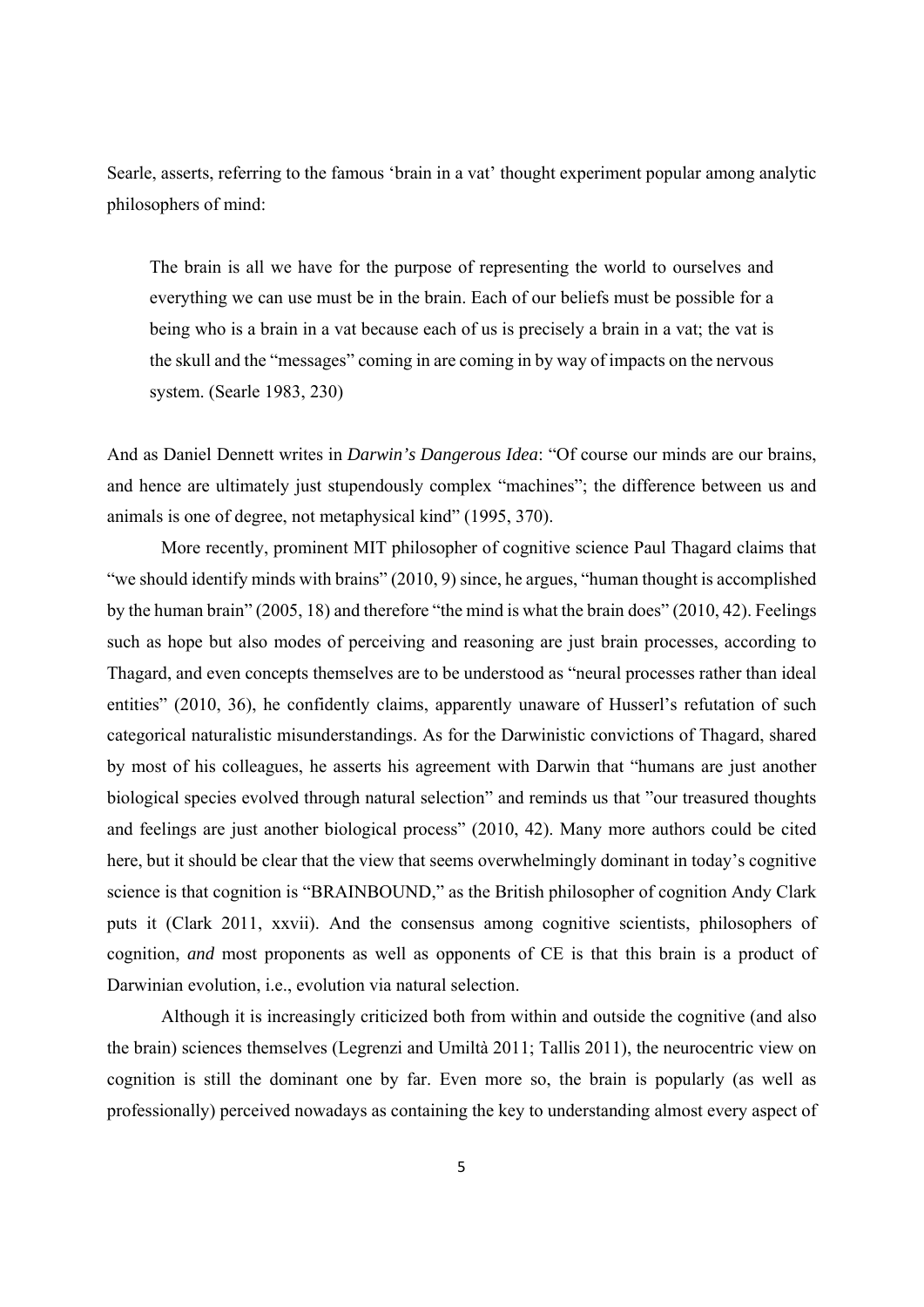human life, just as the genome seemed to be a decade ago. Thus the neurosciences have become the most revered (and lavishly funded) sciences in recent times and the prefix 'neuro-' is attached to almost every thinkable discipline and practice (from neuro-ethics and neuro-theology to neuromarketing and neuro-capitalism). A person's self-understanding is also becoming more and more "brain-based," as Nikolas Rose has argued, coining the term 'neurochemical self' for the emerging view human subjects have of themselves (2007, 188). Over the last decade, science as well as society at large have come into the grip of a "neuromolecular gaze" (Rose and Abi-Rached 2013,  $4)^5$ .

 In this article, it will be emphasized that it is the crucial role of technical artifacts that is especially and consistently neglected within the cognitive sciences and the CE project embracing the view of these sciences. Cognition is not simply what occurs in the brains of individuals. It also resides in the relations between individuals and particularly in the technical artifact that makes the relations between the bodies and minds of these individuals possible. What is becoming ever more clear, not in the least because of the discovery of so-called neural plasticity (more on this in sections 3 and 5), is that the technical environment is just as important for understanding human cognition as are the neural processes in the brain (Stiegler 2008a, 26-7) because the brain is continuously changing through its interaction with this environment.<sup>6</sup>

#### **The Organology and Pharmacology of Human Cognition**

Human cognition cannot be conceived in terms of an individual faculty localized in the brain. Instead, it is a fundamentally social phenomenon, the product of social organizations, which are themselves thoroughly conditioned by technical systems through which individual brains (or psyches) interact with each other and articulate themselves (Stiegler 2010b, 34). The brain, and this is fundamental to Stiegler's techno*logical* and techno*genic* conception of human cognition, is only one of the three elements that constitute the phenomenon of human cognition as a whole.

 What most of today's theories of human cognition behind the speculations about the prospects of CE tend to overlook is the technogenic origin of human cognition. Such a proposition posits that human knowledge is technological in essence and that the human cognitive apparatus is characterized by what Stiegler calls 'original technicity.'<sup>7</sup> Human cognition essentially depends on technical artifacts, i.e., the human cognitive apparatus exists only in an intimate relationship with its artificial memory supports and its cognitive operativity is constituted by the very material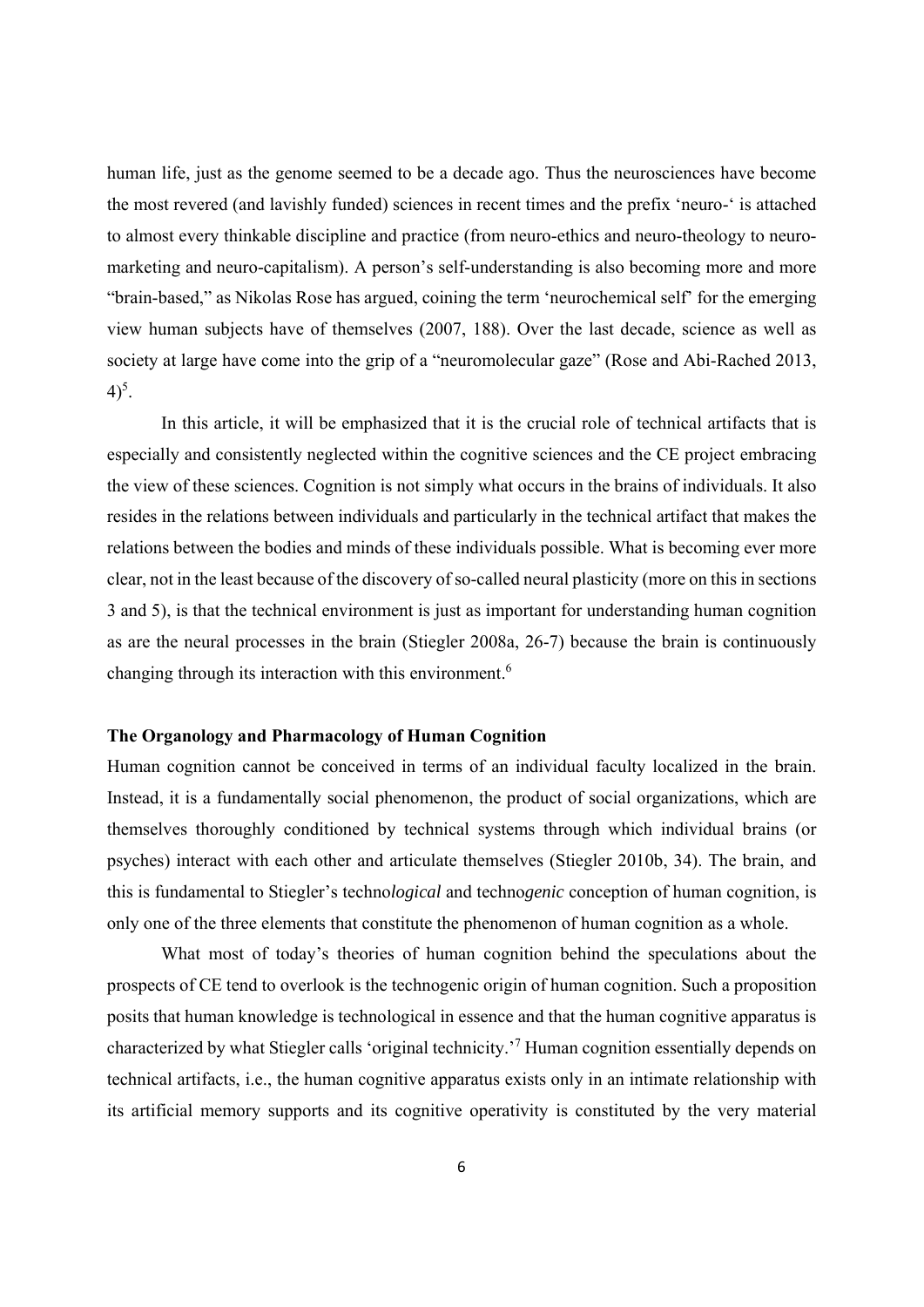characteristics of these supports as organized inorganic objects (Stiegler 2009a, 164). The use of prostheses to enhance human cognition is not at all a recent phenomenon. On the contrary, human cognition is originally prosthetic. What defines the human cognitive apparatus in comparison to that of other animals is the fact that it does not consist of a neural system only, but of a neural system deeply intertwined with a technical system. That is to say: it must be understood fundamentally as an *original coupling* of brain and prostheses, i.e., as composed of a neuronal structure intrinsically connected with a system of technical artifacts. What is crucial to apprehend here is that this coupling – the intimate relationship of the brain and its prostheses - is "older" (i.e., more original) than either the human brain or 'its' technical supports themselves (Stiegler 2009a, 164).

 Stiegler understands 'the human' principally as a *process*, that is to say as a process of *individuation* in which three organ systems continuously evolve in intimate interaction with each other: (1) the biological organs, of which the brain as the seat of the psyche is most important, (2) the social organs or organizations, like schools, tribes, nations, companies, etc., and (3) the technical organs, like stone tools, writing techniques, automobiles and computers (always constituting a technical system) (Stiegler 2013, 419-20).<sup>8</sup> The metastable equilibria constantly produced in the configurations between these three organ systems are what drives the human process of individuation, which must be understood as a threefold dynamic of psychic, social and technical *co*-individuation. The relationship between these three organ systems is of a *transductive* nature, meaning that the relata do not exist apart from their relationship with each other but continuously co-constitute themselves reciprocally in the process (Stiegler 2010a, 104).<sup>9</sup>

 Cognition, then, must also be understood as a *process* of psychic, social and technical coindividuation, a process that is principally open and interminable, never 'complete' but always 'in coming.' Although it is impossible to attribute some sort of causal primacy to any of the three organ systems, since we are dealing with metastable equilibria, Stiegler nevertheless contends that this individuation process is 'driven' in the final analysis by the evolution of the technical organs, i.e., by the dynamic of technical individuation. This is so because, as Stiegler shows through the work of the French paleoanthropologist André Leroi-Gourhan, the human being has evolved from a process of *technical exteriorization*. The human is the effect of an evolutionary process based not so much on biological transmission via genes as on the *extra*-biological transmission of technical artifacts embodying exteriorized (and materialized) individual experiences (Stiegler 2004, 46).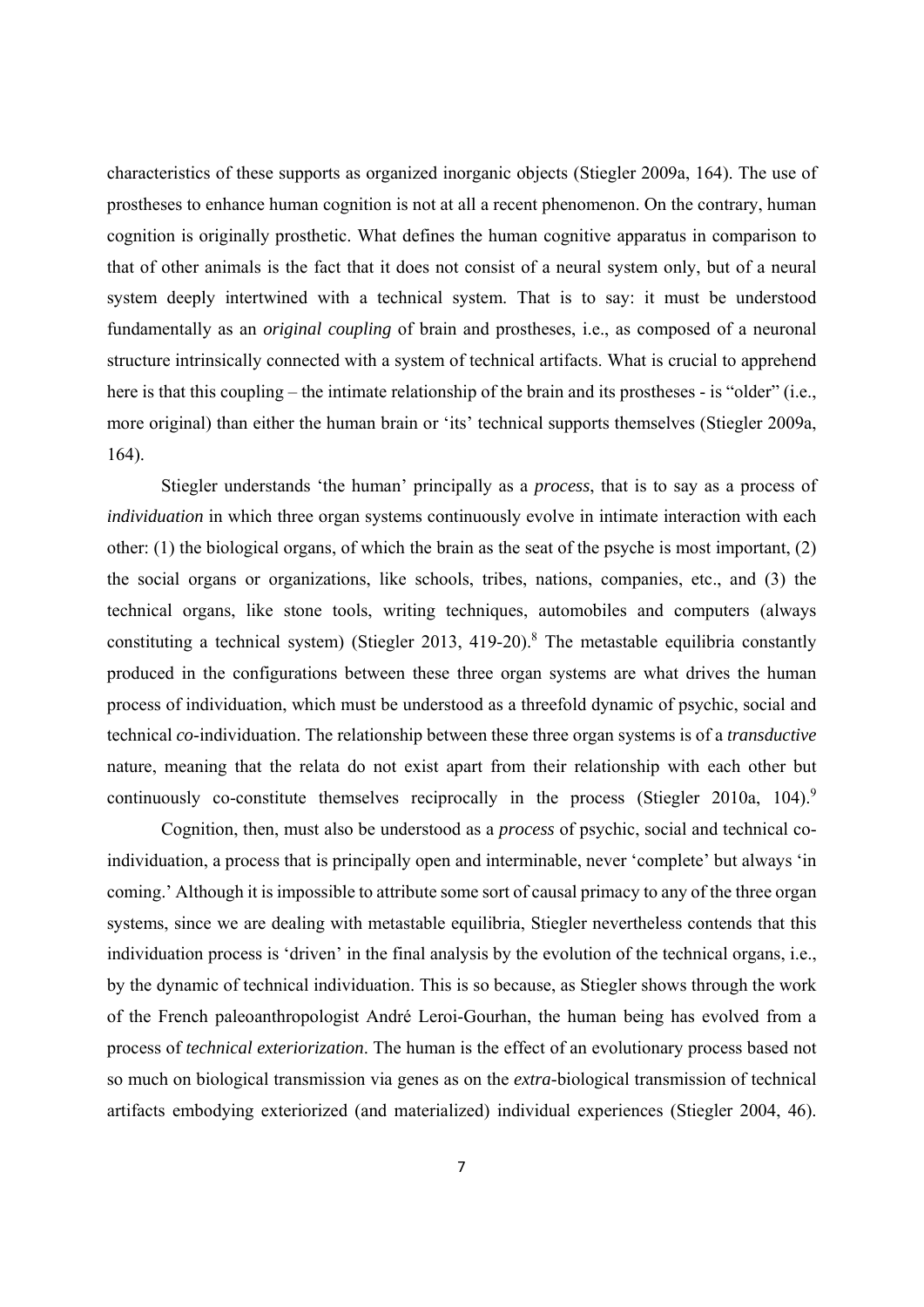*Homo sapiens* is not so much a product of bio-evolution, as (neo)Darwinists maintain, but of techno-evolution, and this is particularly true of the human cognitive apparatus.10

 Organologically, over the course of human evolution and subsequently of human history, the constant appropriation or *adoption* of new technical organs by individuals involves the periodic *de*- and *re*-functionalization of their cognitive apparatuses, i.e., their brains (as it does the de- and re-organization of the social organs). The brain as the principal organ of human individuation, and as the organ of fabrication and use of technical objects, is and has always been in a transductive relation to its technical objects, and more encompassingly, to the technical milieu in which it is always already embedded. This transductive relation evolves, evolutionary and historically, precisely in the form of periodic re- and defunctionalizations of the human brain in response to the appearance of new technical organs (Stiegler 2005a, 217). It is the brain's neural plasticity, evolved over the course of more than two million years of human-technology co-evolution, which forms the condition of possibility for these periodic cycles of organological de- and re-functionalization (Stiegler 2010a, 97). This neural plasticity enables the psychic organs to interiorize the *abilities* related to the *possibilities* that are opened up with the exteriorized artifacts, i.e., the technical organs (96).

 The principal openness and interminability of the process of human individuation, its *being* structurally "without-end," is grounded in the "fact," according to Stiegler, that the human is a being *without origin*, a being that has a lack or fault *at* or *as* its origin (2004, 43). This thoroughly accidental understanding of the human being's "de-fault of origin" (*défaut d'origine*) is probably Stiegler's most fundamental thought and absolutely crucial to grasp in order to understand his conception of cognition. It is due to this de-fault of origin that the human being is  $-$  by necessity as it were – a technical being, a being whose 'ontological' structure is technologically, i.e., accidentally constituted, changing all the time. Because of their lack of intrinsic qualities, humans are fundamentally in need of artificial supplements, i.e., technical prostheses. They are characterized by an *original prostheticity* (2004, 45).<sup>11</sup>

 Fundamentally prosthetic, i.e., fundamentally in need of prostheses, the human is a being that finds its being *outside* of itself – the Greek word *pros-thesis* means something which stands in front of or outside of that which is placed in front of it (2004, 192). Humans exist only in the form of a lack, they exist only *as* lack, that is to say only *by default*. This means that they only 'are' in (constantly) becoming. Humans can only 'achieve' or 'complete' themselves by de-fault(s), i.e.,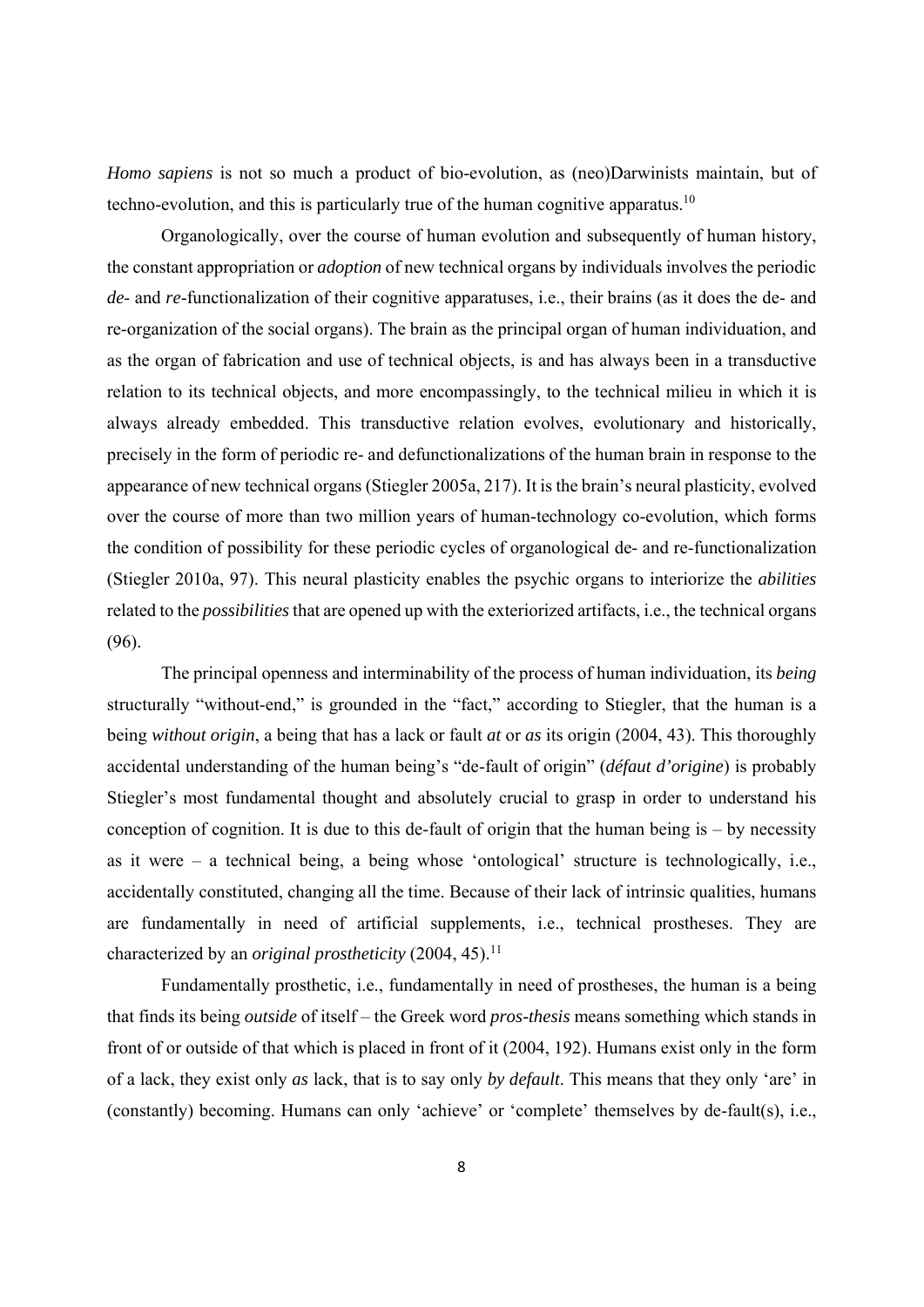through prostheses. But this actually means, according to Stiegler, that humans can always only *incomplete* themselves, in the sense of constantly 'displacing' that which makes them de-faulting and which, by putting them into movement, permits them to continue the course of their individuation. As Stiegler writes: "That which 'drives' man is his de-fault" (2005b, 82). That is to say: the default of origin is man's ultimate motor and motif, that which drives his individuation process and appears as such as his very condition, and *therefore* as "that which should be" (*ce qu'il faut*), as Stiegler writes in a wordplay that works only in French (2013b, 105).

 For Stiegler, technologies as prostheses are intrinsically ambiguous in the sense that they can both foster and intensify or ruin and erode processes of psychic and social individuation, i.e., they can both support and undermine psychosocial individuation processes. Differently put: technologies can be conducive of both individuation and disindividuation. It is for this reason that he theorizes them fundamentally as *pharmaka* (Stiegler 2013a, 421-2). *Pharmakon* is a Greek word meaning both poison and medicine. Technologies as *pharmaka* can simultaneously poison processes of psychocollective individuation *and* be employed to cure these very same poisoned processes. The only way to cure the "poisoning" or "toxifying" effects of technological *pharmaka* is via these very same *pharmaka*: by developing new practices around and on the basis of these *pharmaka*, i.e., practices of care (Stiegler 2010a, 85). Whether *pharmaka* act as a poison or function as a medicine – i.e., as a therapeutic – depends then on the presence or absence of a practice of care (Stiegler 2013b, 31-2, 96-7).

 An organology of *cognition*, I suggest, should theorize human cognition as resulting from the tripartite and transductive articulation of psychic organs, technical organs and social organizations. Cognition thus conceived is fundamentally a process of co-individuation necessarily involving these three organ systems, and in which the technical organs – as *pharmaka* – can both support *and* subvert the cognitive individuation process. The subversion of the cognitive individuation process via the technical organs, which leads to disindividuation, is referred to by Stiegler with a notion originally derived from the Marxist tradition but interpreted more decisively in a Simondonian fashion, which is that of *proletarianization*. The danger of proletarianization, which belongs to the very technicity of human existence *as such*, is also inherent (and even more dangerously so) in CET.

#### **Cognitive Proletarianization: Disenhancement of Cognitive Capacity**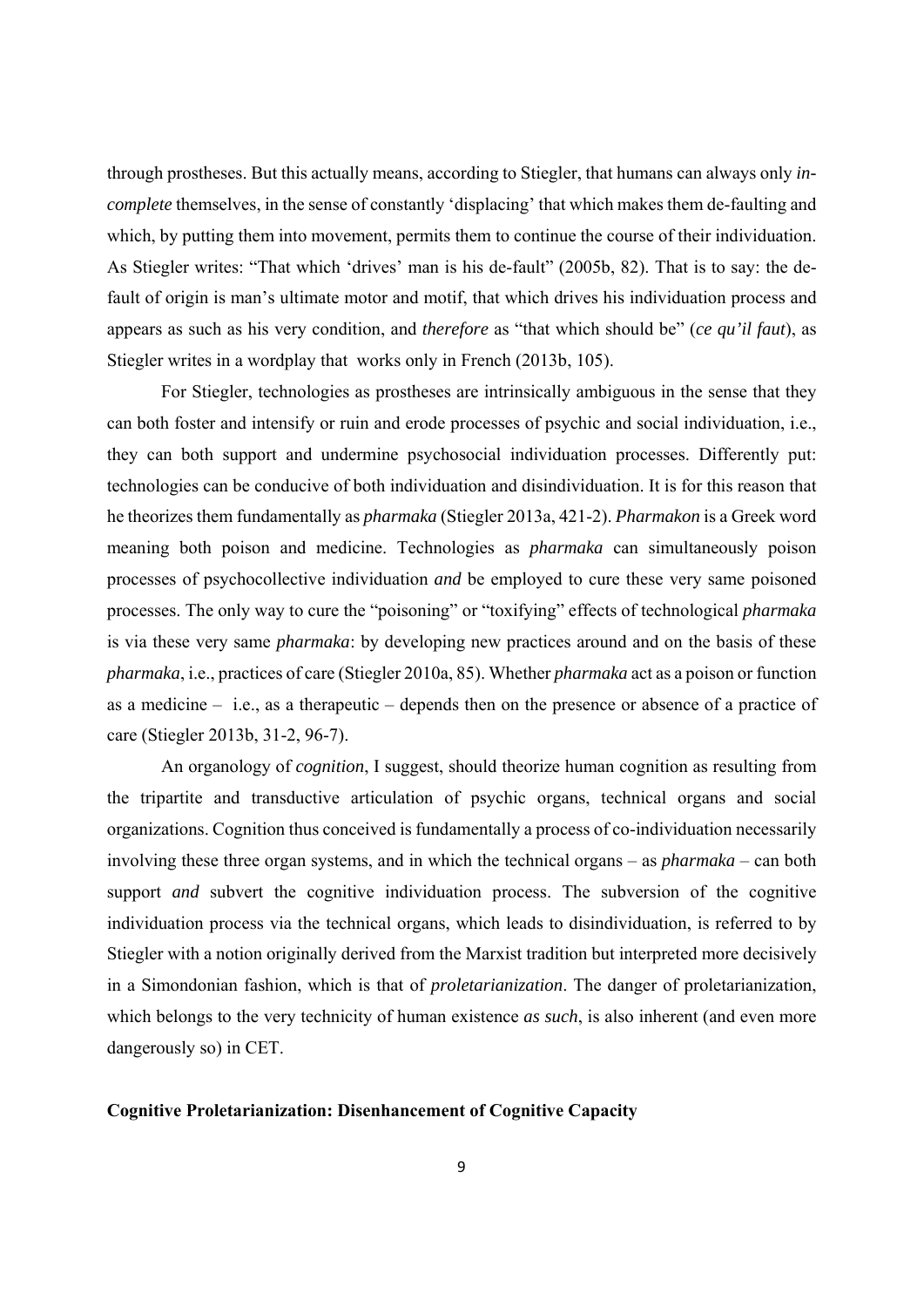Within Marxism, proletarianization is generally understood in terms of the separation between producers (laborers) and the means of production (technologies) as well as the exploitation of labor by capital enabled through capital's ownership of the means of production and its expropriation of the fruits of that labor. The famous proletariat then consists of all those who are in this way exploited by capital (Marx and Engels 2002, 219).

 Although this 'juridico-economic' aspect of expropriation and exploitation is crucial for Stiegler as well, the more fundamental characteristic of proletarianization for him as a thinker of technology, thereby following Simondon (1989, 117-8), consists in the loss of knowledge and know-how of the laborer – and by extension of every subject engaged in whatever sense in technical innovation processes, especially under capitalist conditions – to the technical organs, onto which this knowledge and know-how is progressively transferred (Stiegler 2011, 104). Through increasing delegation of tasks to technical organs, which is what happened in the course of the mechanization and industrialization process of industrial capitalism in the nineteenth and twentieth centuries, laborers have been turned more and more into simple servants of increasingly complex machinery, externally designed by engineers employed by capital as well. This has led to a dissociation with the sociotechnical milieu, excluding the laborers from participation in the evolution of this milieu (Stiegler 2010b, 38).

 From the perspective of individuation, the process of proletarianization can be described as an increasing *dis*adjustment, or divorce of the processes of psychic and collective individuation from the process of technical individuation, causing them to *dis*individuate. Organologically, it involves the progressive dominance of the technical organs over the psychic organs and the social organizations, due to the fact that the technical exteriorizations of which these technical organs consist are not re-interiorized by the psyches and the social organizations. This happens when they are not properly *adopted*, in Stiegler's terminology, but when psyches and social organizations are instead led to *adapt* themselves to these exteriorizations, which produces psychic and social heteronomy instead of (always technologically conditioned) autonomy (Stiegler 2013b, 32).

 Proletarianization takes place when processes of psychosocial individuation are *shortcircuited* by processes of technical individuation. *Cognitive* proletarianization occurs when the human cognitive apparatus, as well as the social organizations involved in cognitive processing, are more and more *superseded*, and thereby short-circuited, by cognitive technologies as the artificial cognitive organs intended to *support* the processes of cognition. In *replacing* the psychic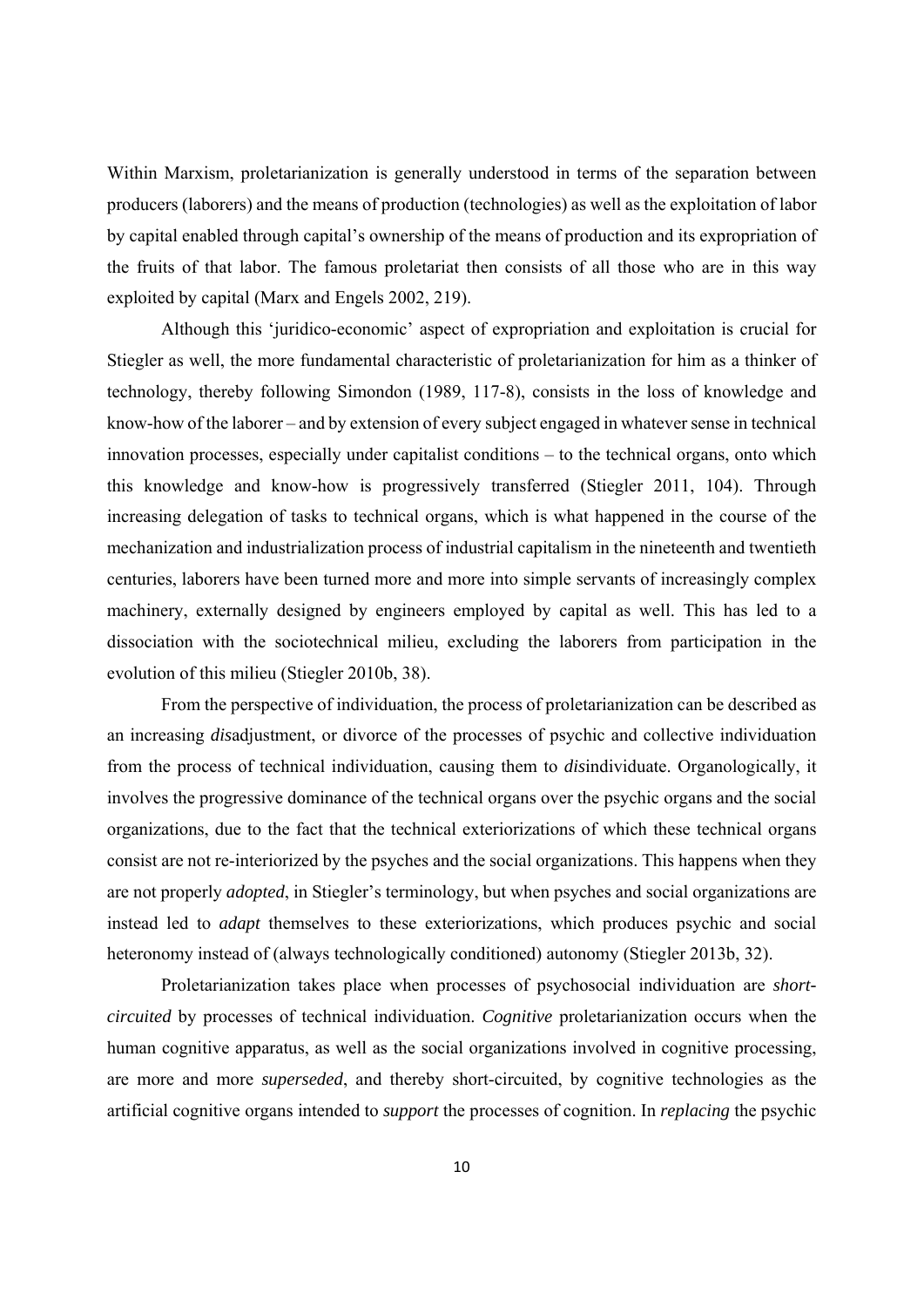and collective organs, however, they come to *subvert* them (Stiegler 2013b, 104). This actually entails a destruction – or at least a disenhancement – of cognitive capacity (which necessarily requires the 'wholesome' interplay of all three levels).

 As Stiegler suggests, cognitive proletarianization is precisely what has taken place on a massive scale over the last three decades, in which so-called cognitive capitalism has successfully pursued the control of cognitive labor and its immaterial products through the networks of digital information technologies. A characteristic feature of the past three decades, the period of the digitization and informatization of society and the becoming hegemonic of what Hardt and Negri (2000) and other post-operaists have called immaterial labor, has been the proletarianization of noetic life (Stiegler 2013b, 103).

 While the nineteenth century brought the proletarianization of the producer and the twentieth century has been the age of the proletarianization of the consumer (of its *savoir-vivre*), according to Stiegler, the twenty-first century is bent to become the epoch of the proletarianization of the intelligentsia, of engineers, scientists, and scholars, i.e., of their theoretical knowledge (*savoir-théorique*). The more the knowledge and knowhow derived from their cognitive processes is implemented in computer and cybernetic systems of all sorts, the more those who work with their minds – the "knowledge workers of the world" – are forced to *adapt* their cognitive activity to the digital systems whose instrumental parameters they have nevertheless helped to establish (Stiegler 2013b, 102). Moreover, they find their cognitive activity increasingly modulated and controlled by these systems, to the point that it tends to disappear almost entirely. Whereas industrial capitalism proletarianized the muscular system, today's cognitive capitalism proletarianizes the nervous system, i.e., the brain as the central organ of cognition (Stiegler 2010b, 45).

 The bulk of today's cognitive technologies – including explicit CET – are designed for the purpose of enhancing cognitive performance exclusively in terms of the speed and efficiency with which information is processed. Although this is not necessarily a bad thing, it becomes problematic when the cognitive activity of the psychic organs involved in the process is bypassed or short-circuited such that their ability to reflect or critique – the truly noetic i.e., 'thinking' dimension of cognition – is systematically impeded. In Stiegler's view, this is exactly what is happening under the influence of cognitive capitalism, in which the cognitive has increasingly been reduced to its instrumental rational dimensions (to use a term from Max Weber) and reasoning has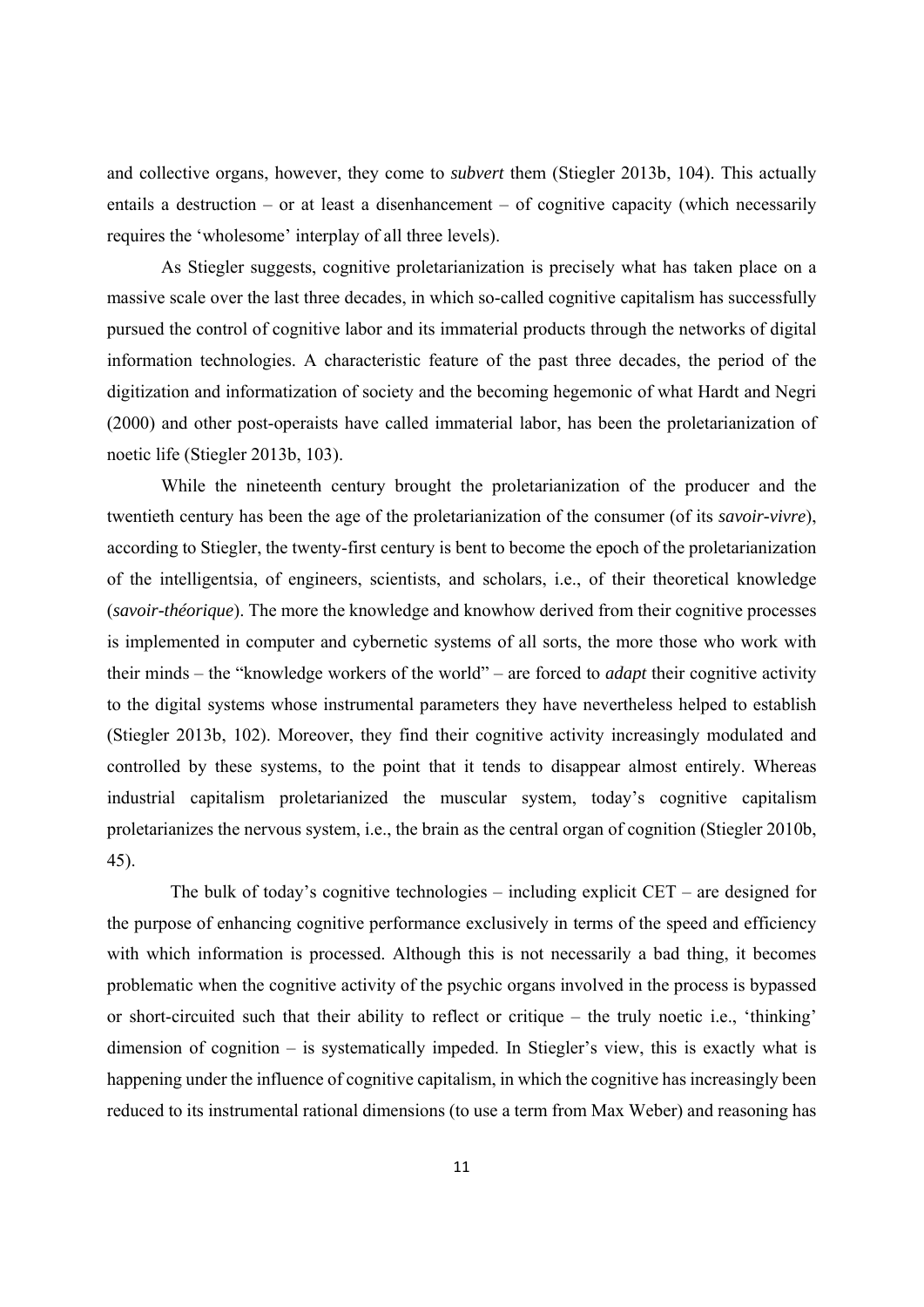turned more and more exclusively into calculating, given the fact that the criteria for selection of the fruits of 'immaterial production' have become exclusively dictated by the market, i.e., subjected to the arch-criterion of short-term profitability (Stiegler 2010b, 46; Stiegler 2004, 112). It is this capacity for reflection and critique which is particularly under threat and which does not seem to be the most pressing issue in current research on CET, notwithstanding the great expectations about superhuman intelligence of many a transhumanist author (Bostrom 2014).

 Although hardly discussed, let alone noticed, in the mainstream debate on CE, the dominant use of cognitive technologies today – that is to say in the context of cognitive and consumer capitalism and the so-called "attention economy" – is concerned with the capture and control of attention and the streamlining of attentional and cognitive processes according to the needs of capital accumulation (increase of speed and efficiency, quantification and 'calculabilization' through informatization, etc.). This is largely achieved nowadays through the delegation of functions previously residing in the psychic organs to technical organs embodying artificial intelligence in all kinds of forms (from simple pocket calculators, electronic agendas and personal digital assistants to administrative systems, expert systems of all kinds and financial algorithms), without – and this is crucial – there being any interiorization involved that would allow the psychic organs to actively re-functionalize themselves and form new, more autonomous transductive relations with these technical organs. Such re-functionalization, according to Stiegler, is very well possible, on the condition of creating educational institutions that would take care of teaching the adoption of such technologies for attaining increased autonomy, i.e., for struggling *against* cognitive proletarianization (Stiegler 2010a, 97).

## **Interiorization and the New Forms of Proletarianization**

As already mentioned, what uniquely characterizes the technologies commonly referred to as the NBIC technologies -- the technologies that are supposed to converge more and more and are specifically intended for improving human performance -- is that they deviate from the age-old evolutionary path of technical exteriorization and instead open the path of technical interiorization. Whereas earlier technologies were external objects surrounding us and in front of us, the new technologies enter inside us, fusing to a greater or lesser extent with our biological constitution. Information technologies more and more intersect with our nervous systems and biotechnologies intervene in the biomolecular and genetic mechanisms underpinning our organismic functioning.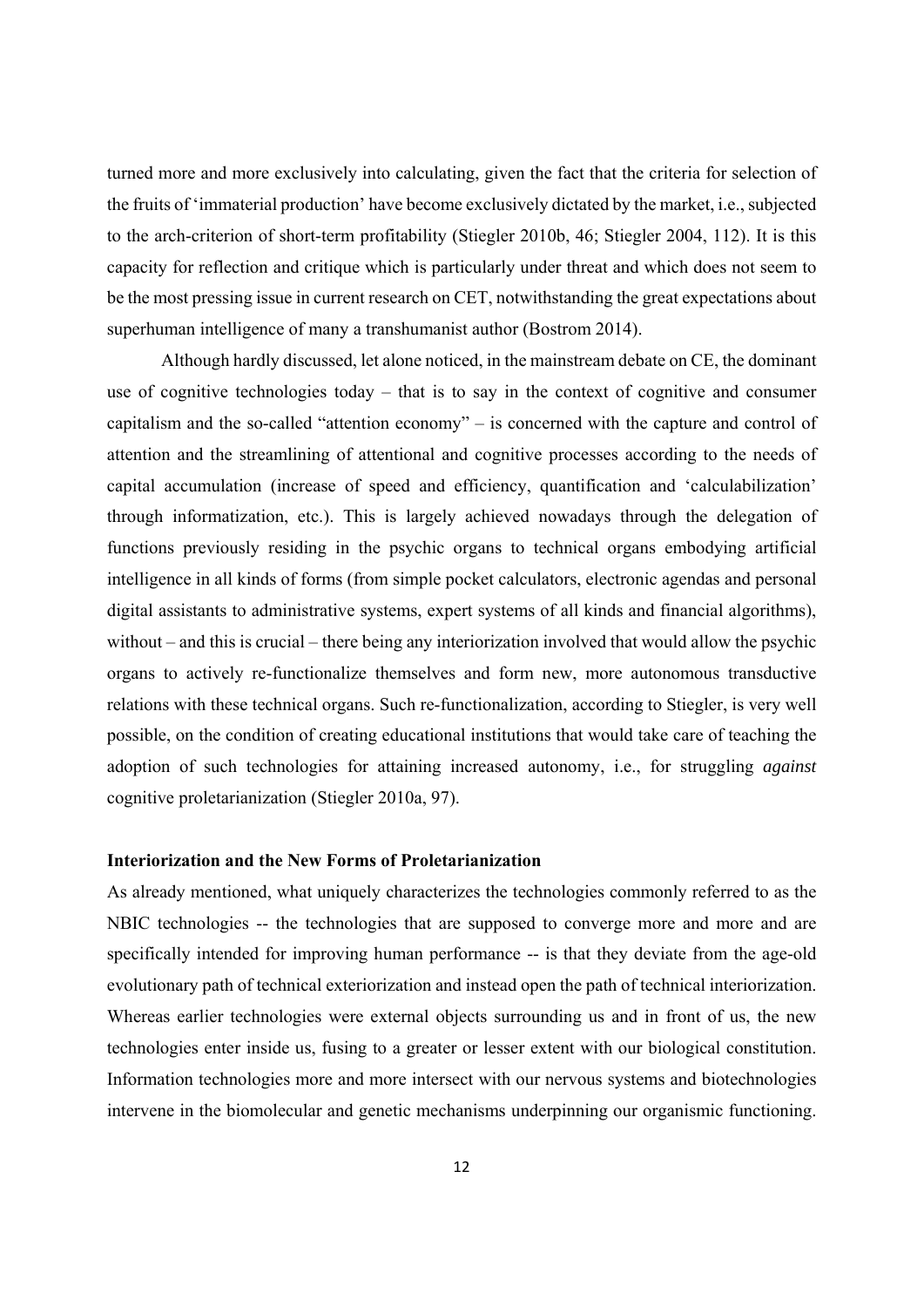Increasingly, these technologies will no longer be separable from our bodies and minds, no longer tools *externally supporting* them but mechanisms *internally transforming* them. We could say then that these new technologies are becoming 'one' with our organism, and this *intimately* affects, as Franco Berardi perceptively notes, the way that our bodies and minds express themselves and relate to the world (2011, 23).

 What seems to be at hand with these technologies is a kind of return of the technically exteriorized into the human body itself, i.e., a re-entry into the biological and neurological 'basis' from which it originated, in the sense of a modification and transformation of the psychosomatic organs that make up one of the three organ systems in the organological configuration that underpins the human process of individuation. NBIC technologies allow the technological rearrangement and even redesign (or so it is claimed) of the biological and neurological interior. Instead of organizing the exterior inorganic, these technologies engage in a dis-organization and/or re-organization of the interior (e.g., genetic, biochemical, neural) organic. This 'interiorizing turn' of technology will, in all probability, inaugurate a new phase in the process of human individuation in that it will substantially transform the conditions under which this individuation will take place. As such, NBIC technologies can be called transformational technologies (Stiegler 2008b, 37). In this context the well-known figure of the cyborg – the 'cybernetic organism' that is a hybrid of the organismic and the cybernetic, of biology and technology – comes online.

 As I would like to claim here, an analysis of the impact of cyborglike technologies – and of interiorizing CET more generally – on human freedom and responsibility requires an organological approach, the one laid out earlier above, although it needs to be adapted to be able to account for the specific human-technology relations emerging from technological interiorization. As Stiegler suggests, the 'interiorizing turn' of technology obliges us to completely rethink the relationship between freedom and technology, or in the terminology he prefers: between human autonomy and technical heteronomy. More precisely, it forces us to completely rethink the heteronomous, i.e., technical conditions of human autonomy (Stiegler 2014, 152).

What is more, this pharmacology needs to be carried out from the perspective of politicaleconomy, since enhancement is a project that crucially emerges within the context of an economic system: cognitive capitalism. This larger context is not addressed or seriously taken into account in mainstream debates on CE. In Stiegler's analysis, however, it plays a central role: cognitive capitalism unfolds itself ever more decisively and indisputably as a process of *generalized*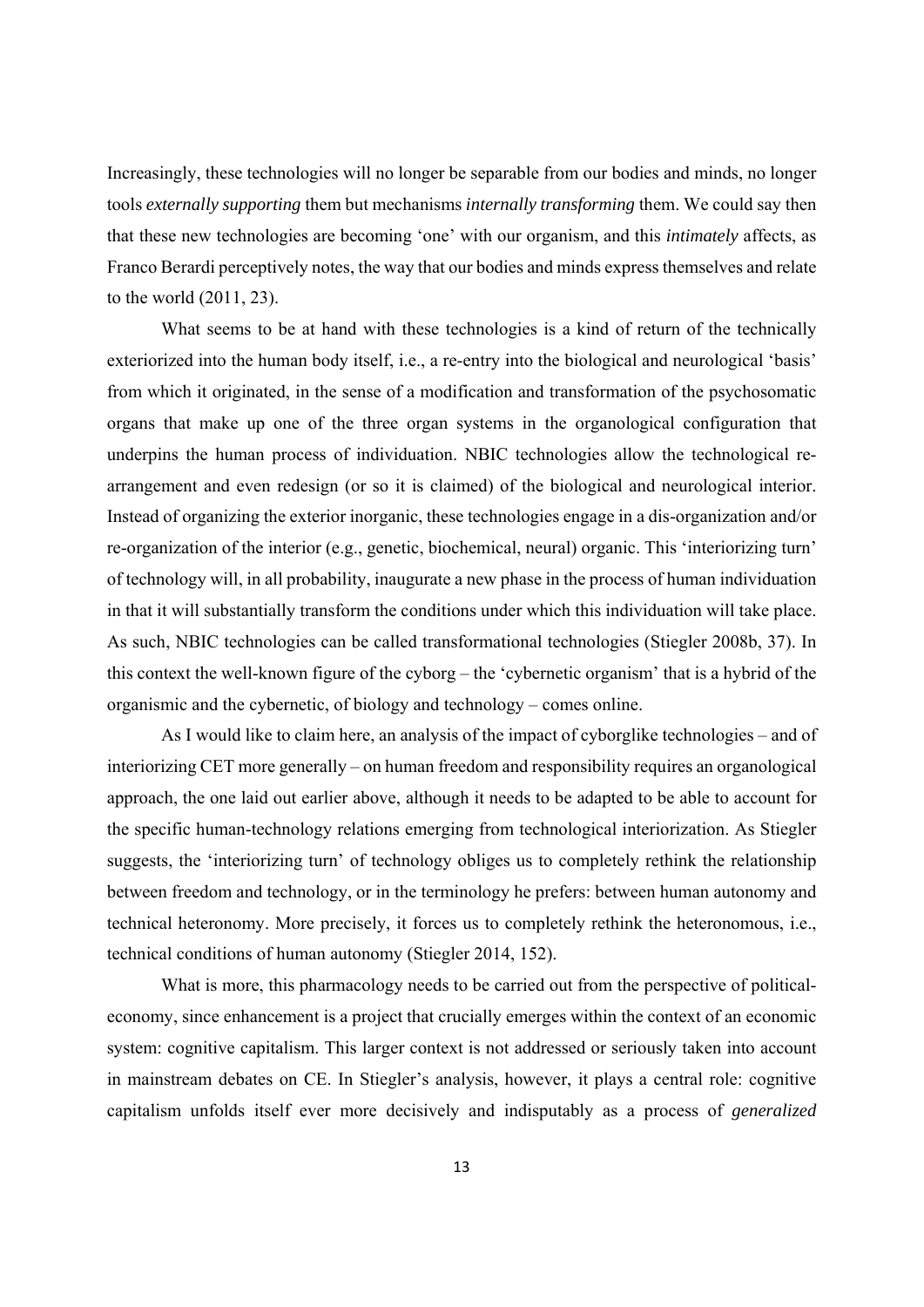*automation* in which, as Berardi writes, "human minds and flesh are integrated with digital circuits" (2009b, 35), and "the digital nervous system incorporates itself progressively in the organic nervous system, in the circuit of human communication" (36), recodifying it according to its own operational logic and speed. CET allow for the increased adaptation of the organic nervous system to the demands coming from the digital nervous system, be it through installing 'implants' that facilitate the governance and control of the former by the latter or through neurotechnological modification or transformation of the organic nervous system itself to make it more compatible with the digital nervous system.

 What is essential to keep in mind here is that all cognitive (enhancement) technologies – *as* technologies – are *essentially automatisms* that in one way or the other associate with the human cognitive apparatus for the purpose, apparently, of enhancing cognition and improving (features of) the cognitive process. But *as such* – and being *pharmaka* – they can also hamper, disturb or undermine the process of cognition. What is new in the case of the interiorizing enhancement technologies as automatisms is that they enter the psychic or neural organ itself or at least couple with it in a very intimate way, i.e., on the neurological level, such that this organ is directly modified internally or transformed or at least directly 'solicited' and 'played upon.' This is wholly unprecedented because all cognitive (enhancement) technologies until now have been technical exteriorizations that were only subsequently interiorized via the indirect way of learning processes (skilling and education).

 To be able to understand and critically assess, organologically, what is going on here we need to zoom in on the characteristics of the psychic or neural organ itself (i.e., the human brain) – *as transductively connected to the two other organ systems* – and ask the question of how the organological configuration and the transductive relations between the three organ systems that constitute this configuration change when the possibility of directly intervening in this centrally important organ system announces itself. The question here is what kind of dangers this possibility brings with it for cognition, because obviously these interventions, as *pharmaka*, not only enhance, but also 'disenhance' cognition. What new kinds of proletarianization are opened up with the emergence of the interiorizing CET that are expected to spring from the NBIC revolution?

 To get a grip on this issue, the organological perspective suggests that the brain, over the course of human-technology co-evolution, has evolved into the organ in which – through *neurogenesis* or *synaptogenesis* – transformations in the sociotechnical milieu are translated into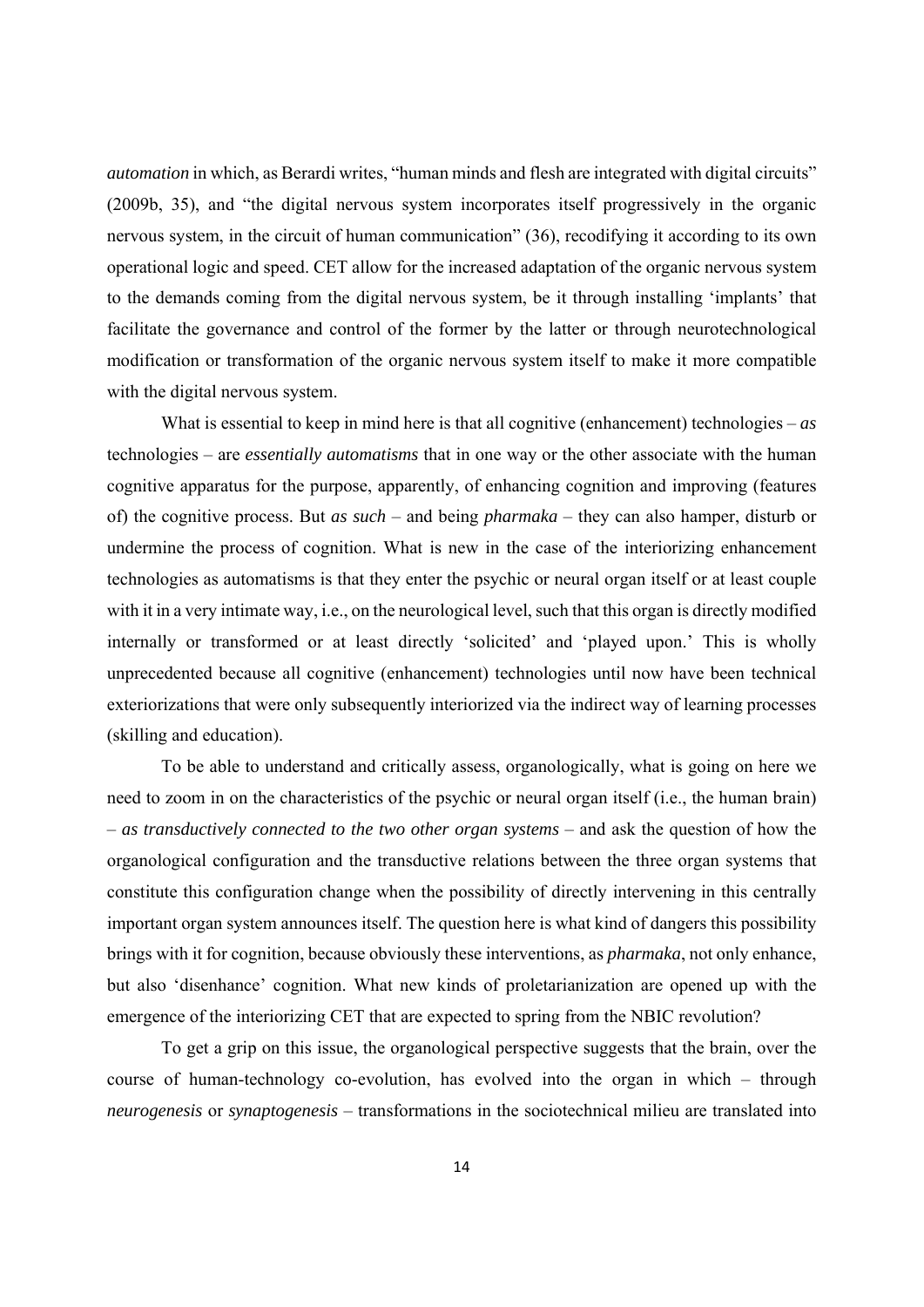the neural structures that constitute the material substrate of the psychic organ. This phenomenon, by which the human brain 'attunes' itself to its sociotechnical environment, is possible thanks to the human brain's *cerebral* or *neural plasticity*. As Katherine Hayles (2007) writes in an article discussed by Stiegler on the role of new media in the formation of juvenile attention profiles "humans are born with a nervous system ready to be re-configured as a function of their environment" (cited in Stiegler 2010a, 74).<sup>12</sup> Human brains can react, at the neuronal level, to changes in their technical environments, changes that result (that is to say: until now) from the incessant process of technical exteriorization.

 Neural plasticity, as synaptic efficacy, can be seen in fact as a mechanism of individuation that makes each brain a unique object. It is a process of neural individuation underpinning what Stiegler theorizes as the process of psychic individuation. However, as Stiegler shows, the neural plasticity enabling the process of neural individuation can only adequately be understood from the fact that the brain is always already implicated, as it were, in an organological configuration that ties it transductively to both technical organs and social organizations. Neural plasticity is that which allows for the constant de- and refunctionalization of the psychic organs under the influence of changes in the technical milieu that result from the process of technical exteriorization, reconfiguring social organizations. It explains/enables the interiorization of technical exteriorizations inducing transformations in the social organizations.

 As such, it could be said that for Stiegler the brain is not (just) an organic (biological) organ but, indeed, (also) an organo-*logical* organ, in the sense that it – as a technicized organ supported and 'moved' by a process of technical exteriorization – is also an organ of sense and meaning, an organ that projects and opens onto a world (*Welt*) and not just, as in the case of animals, an environment or *Umwelt*, to use a term from the Estonian biologist Jacob von Uexküll. And only as an organological organ, in its transductive relationship with technical organs and social organization, can it be a *noetic* organ, an organ of knowledge and cognition in the human sense. The neurocentric conception of cognition affirmed by contemporary cognitive and neurosciences cannot, therefore, account for the noetic nature of the human brain. It can only address its (subnoetic) animalistic functionalities.

 Neural plasticity means that the brain can be 'programmed' by technical organs. In fact, the adoption of technical exteriorizations and the acquisition of new capacities and attentional modes based on it (as the process of interiorization) occurs through the reorganization of neural circuitry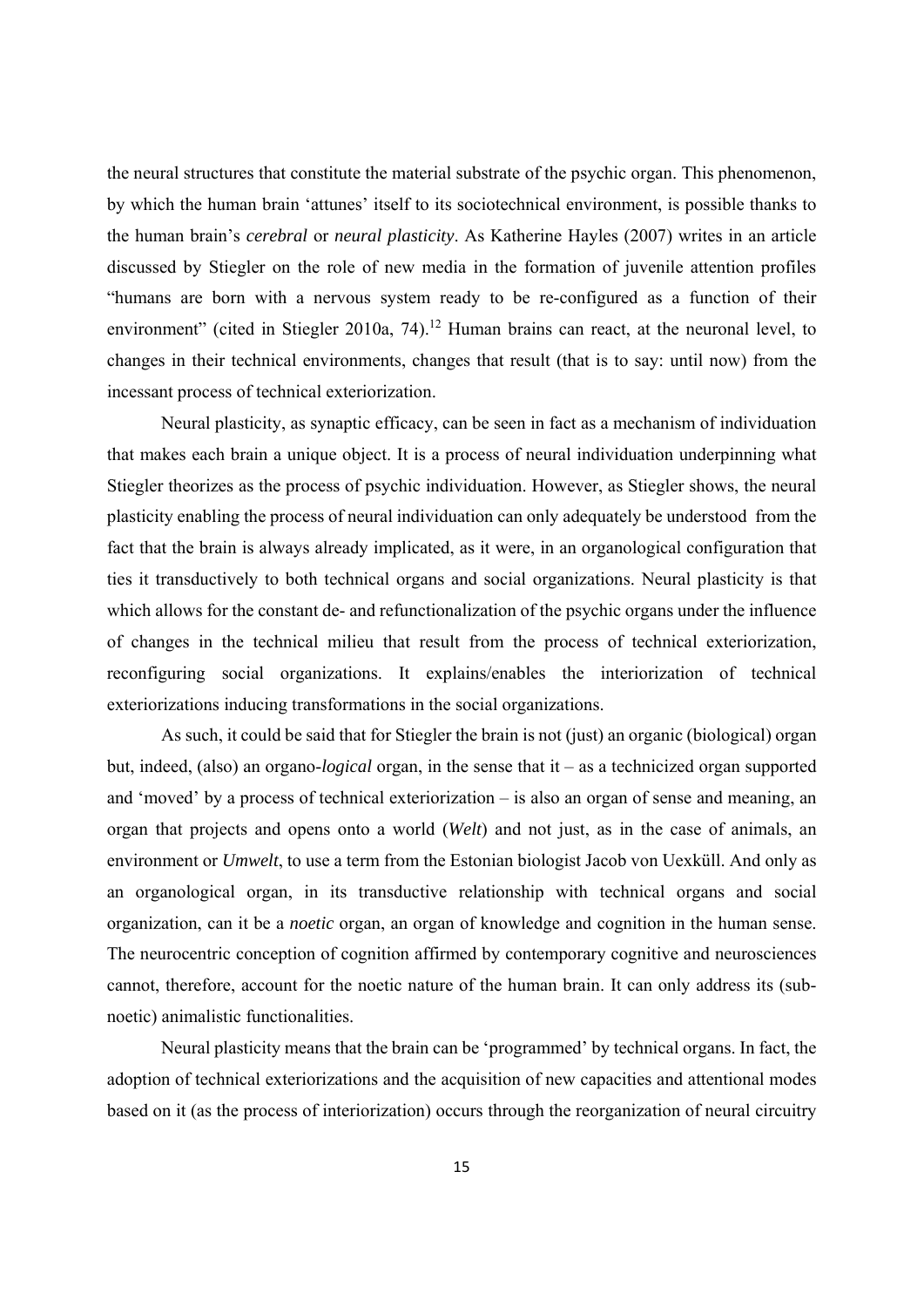(as 'engrammation'), which enables the refunctionalization of the psychic organ. In this way, brains can easily adapt to new technical environments.

# **Methodologically Researching Anthropotechnological Change: Towards a Practical Organology and a Positive Pharmacology of Cognitive Enhancement**

What does all this mean for researching and evaluating CET and their effects on the human cognitive system? And more generally, what does it imply for studying the process of anthropotechnological change that will result from, and is explicitly intended by CE, as a social project (for some at least even aiming toward the attainment of transhuman (trans-anthropic?) or posthuman (post-anthropic?) capacities)? A Stieglerian approach to this question would entail the development of a *practical organology*, allowing the methodological study of how the organological configurations underpinning human cognition as a *process* of individuation change as a result of the introduction within these configurations of the new technical organs represented by the new and emerging cognitive (and neuro-) enhancement technologies. For each such technology, practical organology should examine how the introduction or implementation of this technology in organological configurations or circuits can be expected to affect the transductive relationships holding between the three organ systems. It should explicate their particular *organo*logics.

 Most crucially, since technical organs can be understood as *pharmaka*, each such technology possesses certain *pharmaco*-logical characteristics that should be made explicit. They carry a poisoning (or negative or decapacitating) as well as a curative (a positive or capacitating) potential, and the ultimate aim of a pharmacological analysis should be the institution of what Stiegler calls a *positive* pharmacology, i.e., a pharmacology in which the *pharmakon* in question is turned into a *therapeutic* device that supports the development of individual and collective capacities in an autonomous and creative manner and thus becomes the support of individual and collective practices through which the toxic, heteronomizing and proletarianizing effects of the technical object – its *negative* pharmacology – can be countered and obviated. A positive pharmacology would consist in the constitution of a practice or a system of care (in Greek: *therapeia*), in the form of a sociotherapy with and for the *pharmakon*, culminating in the formulation of prescriptions and norms of how to take care *of* and *with* it such that it intensifies the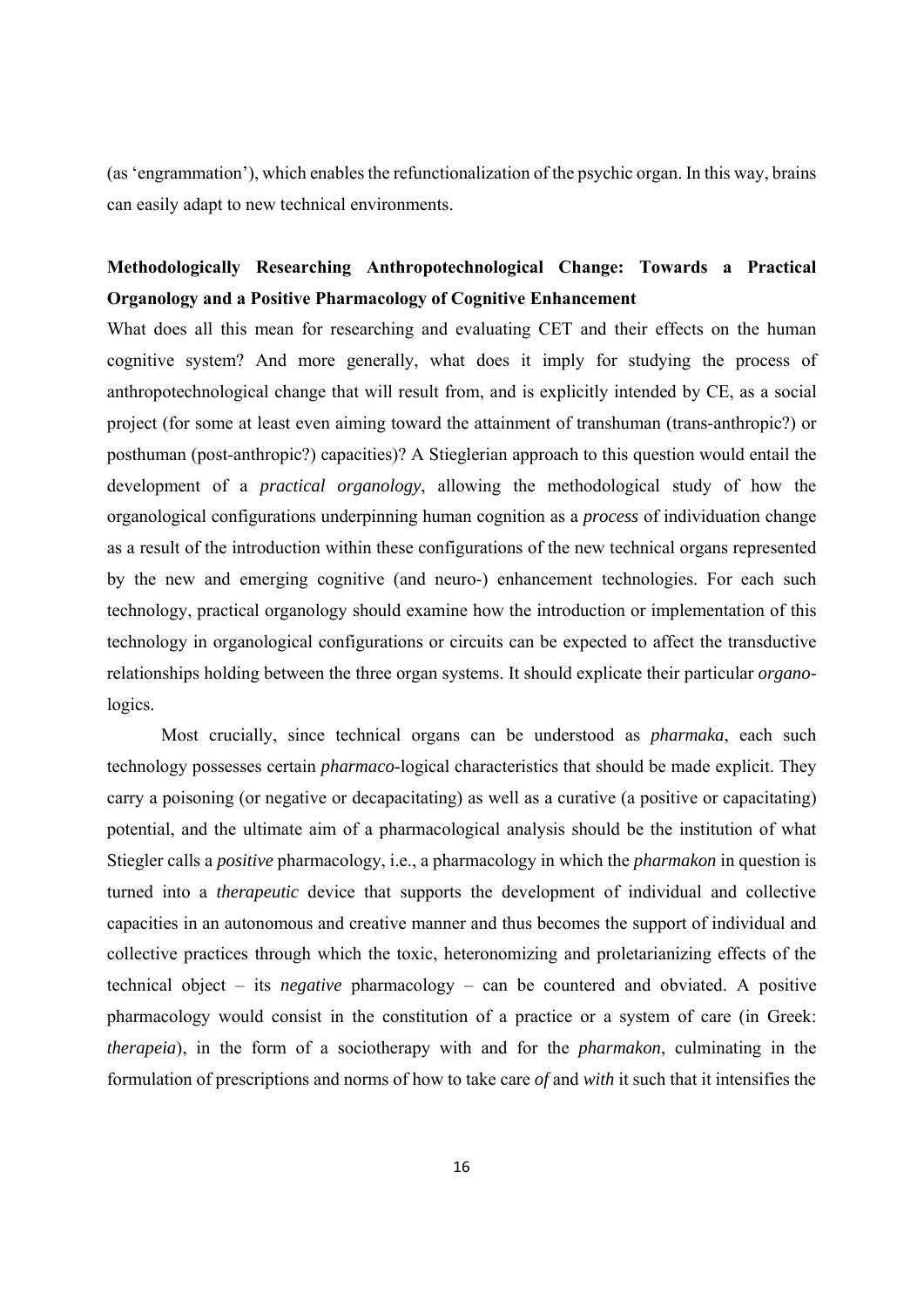processes of psychic and collective individuation, supports the process of socialization and increases autonomy and the capacity for critique and questioning.

 Such a positive pharmacology necessarily involves the establishment of criteria for deciding between the 'good' or curative and the 'bad' or 'toxifying' effects of the *pharmakon*. As for the allegedly enhancing or improving characteristics of the various CET currently being proposed, from a Stieglerian perspective an important question to be asked with respect to these technologies as technical organs is how they affect the possibility of maintaining autonomy or producing new forms of autonomy for the psychic organs and the social organizations: not only for individual autonomy but also for collective autonomy. Reversely, we should also investigate what their heteronomizing and proletarianizing potentials are.

 Like all technologies but more explicitly so, enhancement technologies affect the things that "a body can do," to use Spinoza's famous expression as quoted by Gilles Deleuze (cited in Deleuze 1988, 23). CET mainly affects what the psyche or the cognitive apparatus 'can do' (and the psyche or soul *is* what the body can do, according to Spinoza). They deliberately affect cognitive capacities like perception, concentration, attention, memorization, intelligence, speech but also reasoning, understanding, imagination and sense making. A practical organology should look at the effects of particular enhancement technologies on all these capacities but for lack of space here I shall only briefly focus on the example of attention. As a cognitive capacity, attention is prominently exploited within cognitive capitalism and the current 'attention economy' and therefore seems to be particularly overburdened nowadays considering the global epidemic of socalled attention disorders that are affecting more and more swaths of the population, mainly young people, and which forms an increasing reason for concern worldwide. As we've already seen, it is also the capacity (also frequently referred to as concentration) that appears to be most urgently in need of enhancement.

 But what would count as an enhancement of attention? And what as a disenhancement? Of course this depends on what kind of attention one values, or what kind of attention is valued by society at large. In this regard, it would be instructive to consider the politico-economic backdrop in which the enhancement project – as an industrial project – essentially unfolds today: that of cognitive or informational capitalism, to repeat this point once again. In cognitive capitalism, human subjects are addressed predominantly if not exclusively as both producers and consumers of information or of 'semiotic goods.' It puts the psychic organs or 'souls' of individuals to work,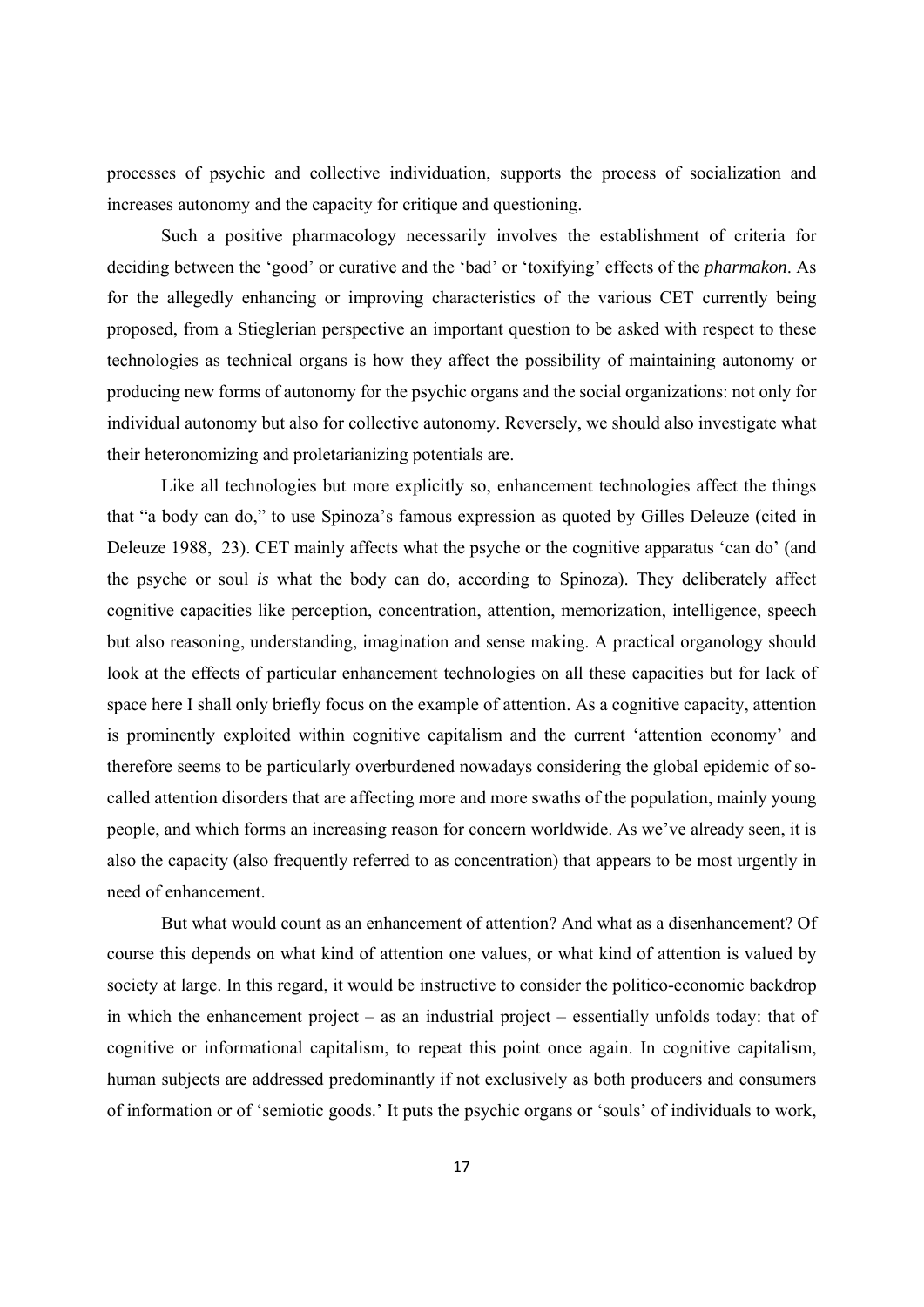as Berardi (2009a) has pointed out, and constantly solicits their attention towards consumption, as Stiegler emphasizes in all of his work, a consumption that largely involves the consumption of informational goods. Both production and consumption in cognitive capitalism means the processing of information by the psychic or cognitive apparatus.

 The economic imperative behind informational, cognitive, or semiotic production and consumption is profit maximization, increasingly short-term profit maximization, and this drives the ever increasing expansion and acceleration of the semiotic or informational flows in the infosphere which produce the ever growing discrepancy between cyberspace and cybertime as Berardi evokes in his recent books. This puts ever more pressure on the 'processing power' of the cognitive apparatuses of individuals. What's more, in cognitive capitalism cognition functions less and less in a truly noetic sense as it is increasingly reduced to calculation (Stiegler 2010b, 46): the very identification of knowledge with information indicative of the submission of all knowledge to the constraints of its commodification and marketization (Stiegler 2013a, 82). Cognitive capitalism thrives on exploiting what Maurizio Lazzarato has called "the cooperation between brains" (2002, passim; see also Moulier-Boutang 2011, 53, 57, 77, 124, 140), a cooperation controlled – organologically – through digital networks. Cognitive and neuro-enhancement technologies enable the enhancement of the "attention-power" (Moulier-Boutang 2011, 118) of these brains, principally by adapting their attentional capacities to the attentional demands posed by the kinds of cognitive labor and consumption activities that the cognitariat and the consumtariat are summoned to engage in.

 It should be obvious that in this techno-economic conjuncture certain modes of attention are systematically promoted while others tend to be systematically discouraged because they are less productive or less 'efficient.' Attention for cognitive capitalism is a resource that has to be exploited most efficiently. And in the competitive society set up by neoliberalism, this attention is under permanent competitive stress. The overall imperative of this society is that of performativity, as Jean-François Lyotard argued already in 1979 in *The Postmodern Condition*, performativity being the optimization of the techno-economic system in terms of efficiency and in light of the goals of profit maximization and the growth of power (Lyotard 1984, xxiv). That is what today's decision makers impose upon individuals and the society at large. Neoliberalism, which has universalized the imperatives of competition and profit-maximization to all domains of life and thereby totalized the performance principle, demands of individuals and collectives to be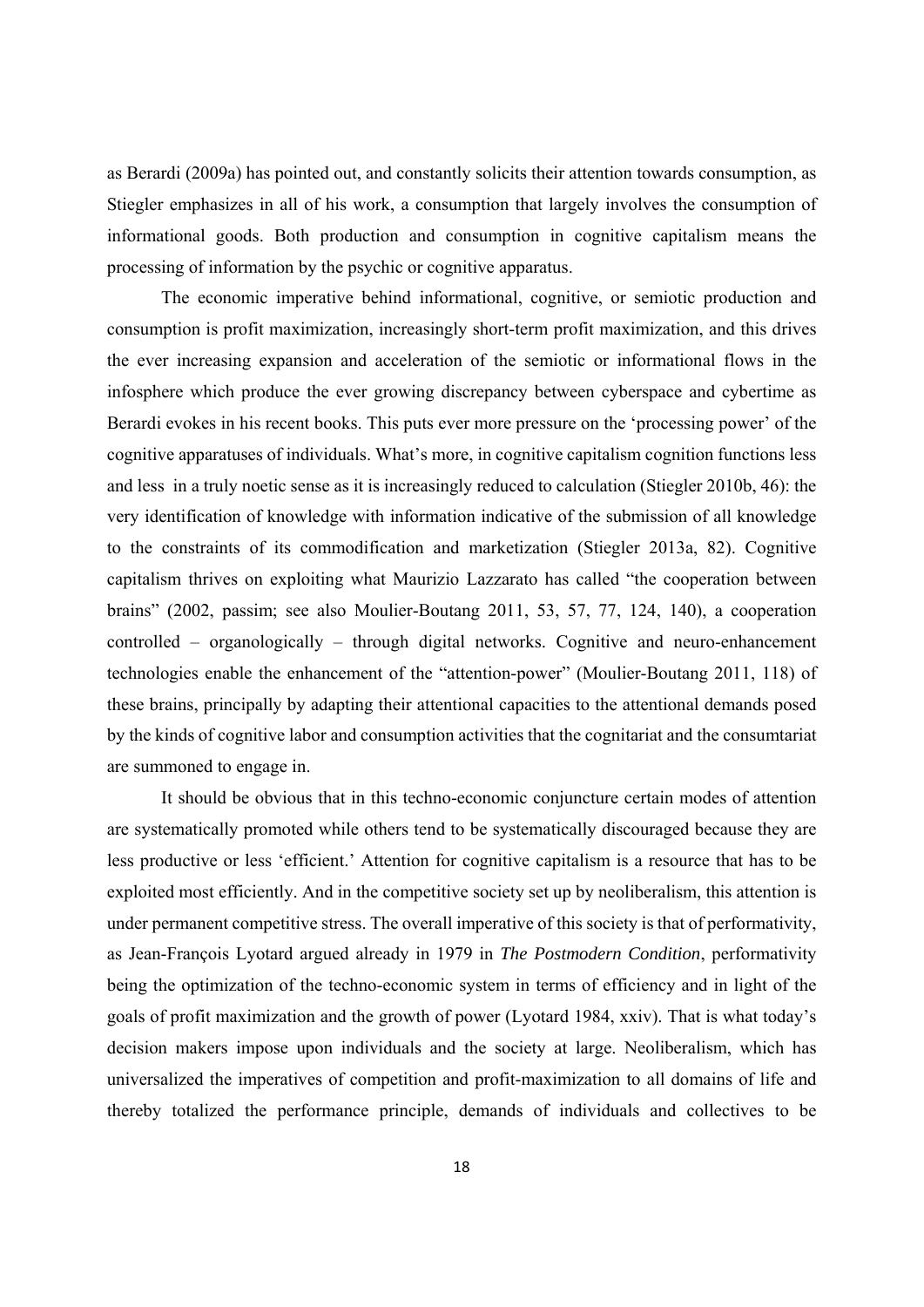operational in line with the demands of performativity and to *adapt* unconditionally to what it calls 'the market.'

 It is clear that digital and other (e.g., neural) CET can greatly facilitate this adaptation as they allow for the 'enhancement' of the interoperability of the human cognitive system and the digital networks through which market imperatives are transmitted. "Informatics and biotechnical technologies allow bodies to connect in a continuum ruled by automatisms" (Berardi 2009a, 197). This interoperability, one might surmise, requires the enhancement of certain attentional capacities, quite likely at the cost of others that are less 'in demand.' Berardi, for instance, convincingly argues that the constant attentive stress and competitive pressure imposed upon cognitive laborers erodes their sensibility, i.e., their capacity for empathic understanding and pre-linguistic, non-codified comprehension, while increasing their sensitivity to the codes and standardized discrete signs with which they are continuously bombarded (2012, 125). As it is this kind of sensitivity that makes them more compatible *with* and therefore more competitive *in* the digital infosphere, it can be expected that such a capacity will most likely become a privileged target for CE, to the detriment of the subject's sensibilities. This will strengthen their 'connectivity' to the networks yet almost certainly impair what Berardi calls their capacities for 'conjunction,' i.e., the ability to bond with others in irregular and unpredictable non-codified ways and to interpret non-verbal signs.13

 For Berardi, the change from conjunction to connection, which is particularly apparent in what he calls the 'connective generation' of those born after 1980, represents nothing less than an anthropological shift in the sense of a deep mutation of humanity's cognitive structures:

[I]n order to make the conscious organism compatible with the connective machine, its cognitive system has to be reformatted. Conscious and sensitive organisms are thus being subjected to a process of mutation that involves the faculties of attention, processing, decision, and expression. Info flows have to be accelerated, and connective capacity has to be empowered, in order to comply with the recombinant technology of the global net. (Berardi 2012, 123-4)

This anthropological shift has to be understood anthropo*techno*logically, and that is to say organologically and pharmacologically. As *pharmaka*, the CET that are currently being developed, primarily and most insistently with a view to better *adapt* the human cognitive system to cognitive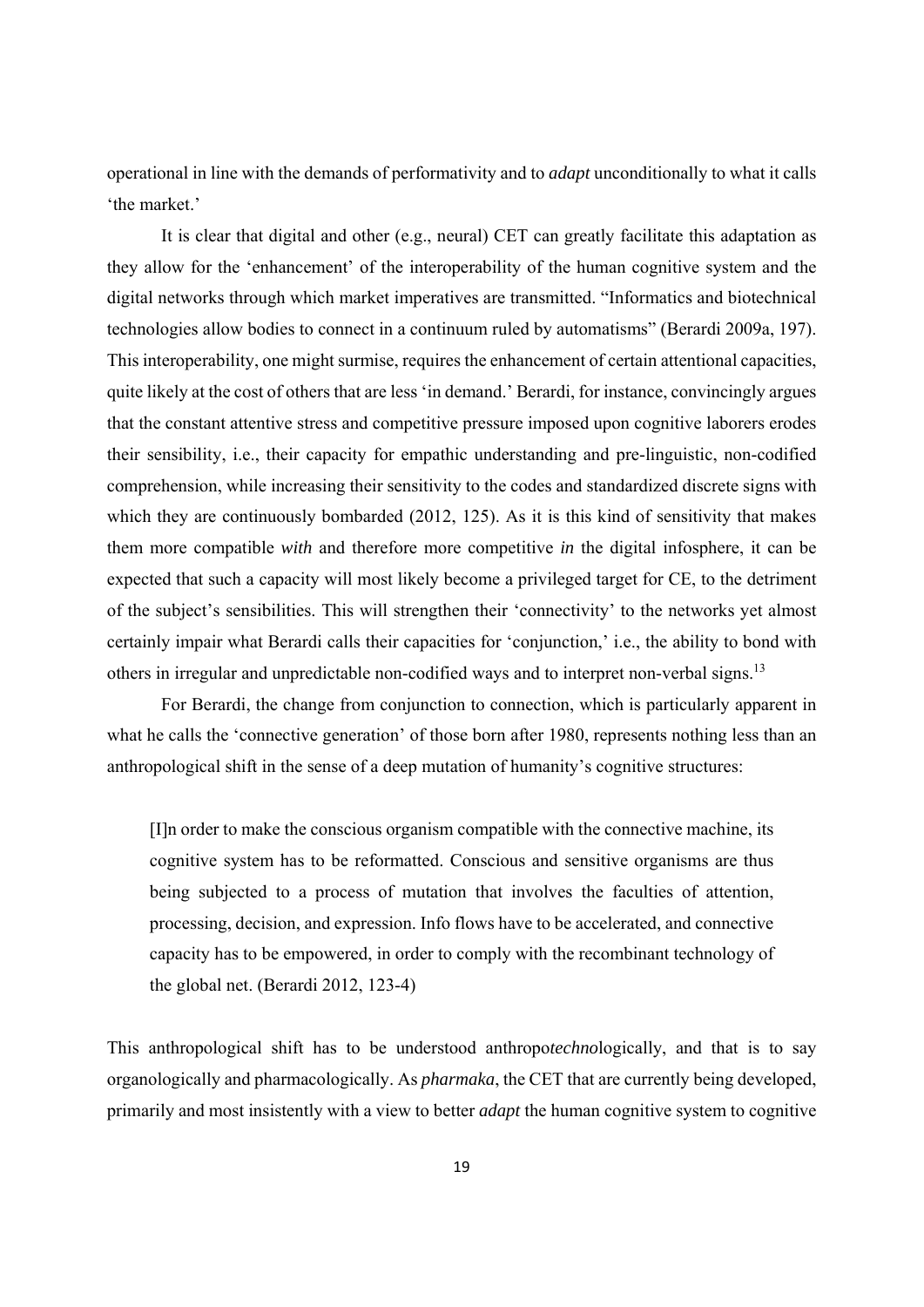capitalism's needs, can also be engaged, through *adoptive*, *therapeutic* processes of deproletarianizing re-appropriation and eventually re-design, to counter cognitive capitalism's control of the cognitive apparatus and ultimately to overcome capital's hold on human consciousness and creativity and to set the anthropological shift on more desirable and progressive paths.

#### **Concluding Remarks**

In closing, I would like to suggest that the organological and pharmacological approach toward CET, especially with respect to the development of a positive pharmacology, should consider them explicitly in terms of *technologies of the self* in the way Michel Foucault (2000) has described them, that is to say as technical instruments for the care of self and others. And then it should both theorize and practice them as supports for new, desirable modes of subjectivation beyond those of cognitive capitalism, which favors the proletarianized knowledge-producer on the one side and the proletarianized consumer subject on the other. And it should reflect on the possibilities for (re- )appropriating and (re)designing CET such that they will become the possible supports for a new individual and social autonomy, for new practices of freedom, for new modes of questioning and criticizing human existence and in general for the elevation of the collective libidinal economy, for what Stiegler calls an "*otium* of the people," that is to say a "spiritual" culture that transcends *negotium* as the sphere of production and consumption, to which cognitive capitalism restricts cognition as well as research in CET (2011, 118). Only thus can these *pharmaka* become true supports for a genuine 'enhancement' of human 'cognition,' and of much more beyond just 'cognition.'

### **References**

- Berardi, Franco. 2009a. *The Soul at Work: From Alienation to Autonomy*. Los Angeles: Semiotext(e).
- Berardi, Franco. 2009b. *Precarious Rhapsody: Semiocapitalism and the Pathologies of the Post-Alpha Generation*. London: Minor Compositions.

Berardi, Franco. 2011. *After the Future*. Edinburgh: AK Press.

Berardi, Franco. 2012. *The Uprising: On Poetry and Finance*. Los Angeles: Semiotext(e).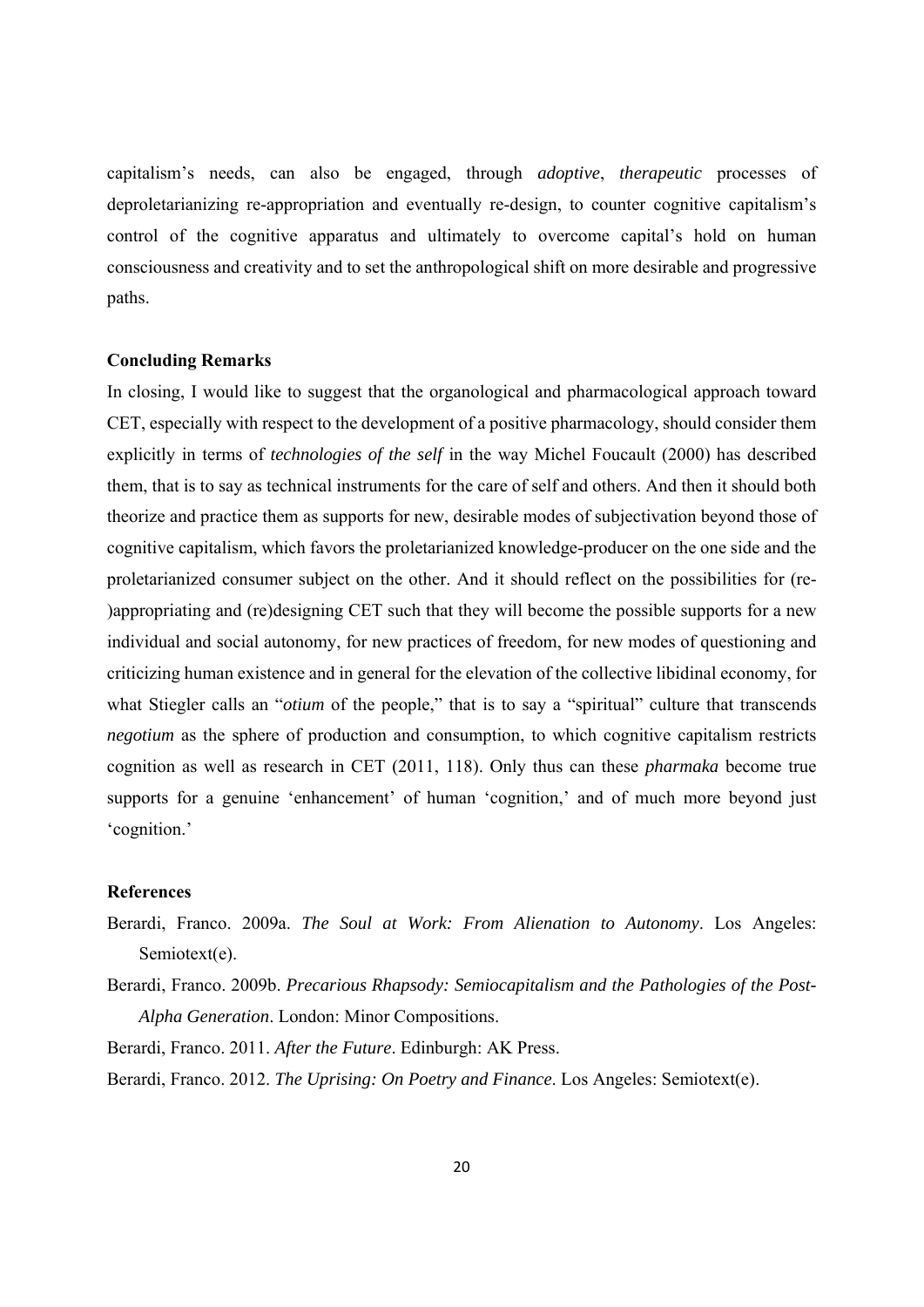- Bermúdez, José L. 2010. *Cognitive Science: An Introduction to the Science of the Mind*. Cambridge: Cambridge University Press.
- Bernal, John D. 2010. *The World, the Flesh, and the Devil: An Enquiry into the Future of the Three Enemies of the Rational Soul*. S.l.: Prism Key Press.
- Bostrom, Nick and Rebecca Roach. 2008. "Ethical Issues in Human Enhancement." In *New Waves in Applied Ethics*, ed. Jesper Ryberg, Thomas S. Petersen, and Clark Wolf, 120-52. London: Palgrave Macmillan.
- Bostrom Nick, and Anders Sandberg. 2009. "Cognitive Enhancement: Methods, Ethics, Regulatory Challenges." *Science and Engineering Ethics* 15: 311–41.
- Bostrom, Nick. 2014. *Superintelligence: Paths, Dangers, Strategies*. Oxford: Oxford University Press.
- Buchanan, Alan. 2011. *Beyond Humanity?: The Ethics of Biomedical Enhancement*. Oxford: Oxford University Press.
- Churchland, Patricia. 2002. *Brain-Wise: Studies in Neurophilosophy*. Cambridge: MIT Press.
- Clark, Andy. 2003. *Natural Born Cyborgs: Minds, Technologies, and the Future of Human Intelligence*. Oxford-New York: Oxford University Press.
- Clark, Andy. 2011. *Supersizing the Mind. Embodiment, Action and Cognitive Extension*. Oxford-New York: Oxford University Press.
- Deacon, Terence. 1997. *The Symbolic Species: The Co-Evolution of Language and the Brain*. New York-London: W.W. Norton & Company.
- Deleuze, Gilles. 1988. *Spinoza: Practical Philosophy*. San Francisco: City Lights.
- Dennett, Daniel. 1995. *Darwin's Dangerous Idea: Evolution and the Meanings of Life*. New York: Touchstone, Simon and Schuster.
- Foucault, Michel. 2000. "Technologies of the Self." In *Essential Works of Foucault 1954-1984. Volume 1. Ethics*, ed. Paul Rabinow, 223-51. London: Penguin.
- Frankish, Keith, and William M. Ramsey. 2012. *The Cambridge Handbook of Cognitive Science*. Cambridge: Cambridge University Press.
- Hardt, Michael, and Antonio Negri. 2000. *Empire*. Cambridge: Harvard University Press.
- Hasler, Felix. 2012. *Neuromythologie: Eine Streitschrift gegen die Deutungsmacht der Hirnforschung*. Bielefeld: Transcript Verlag.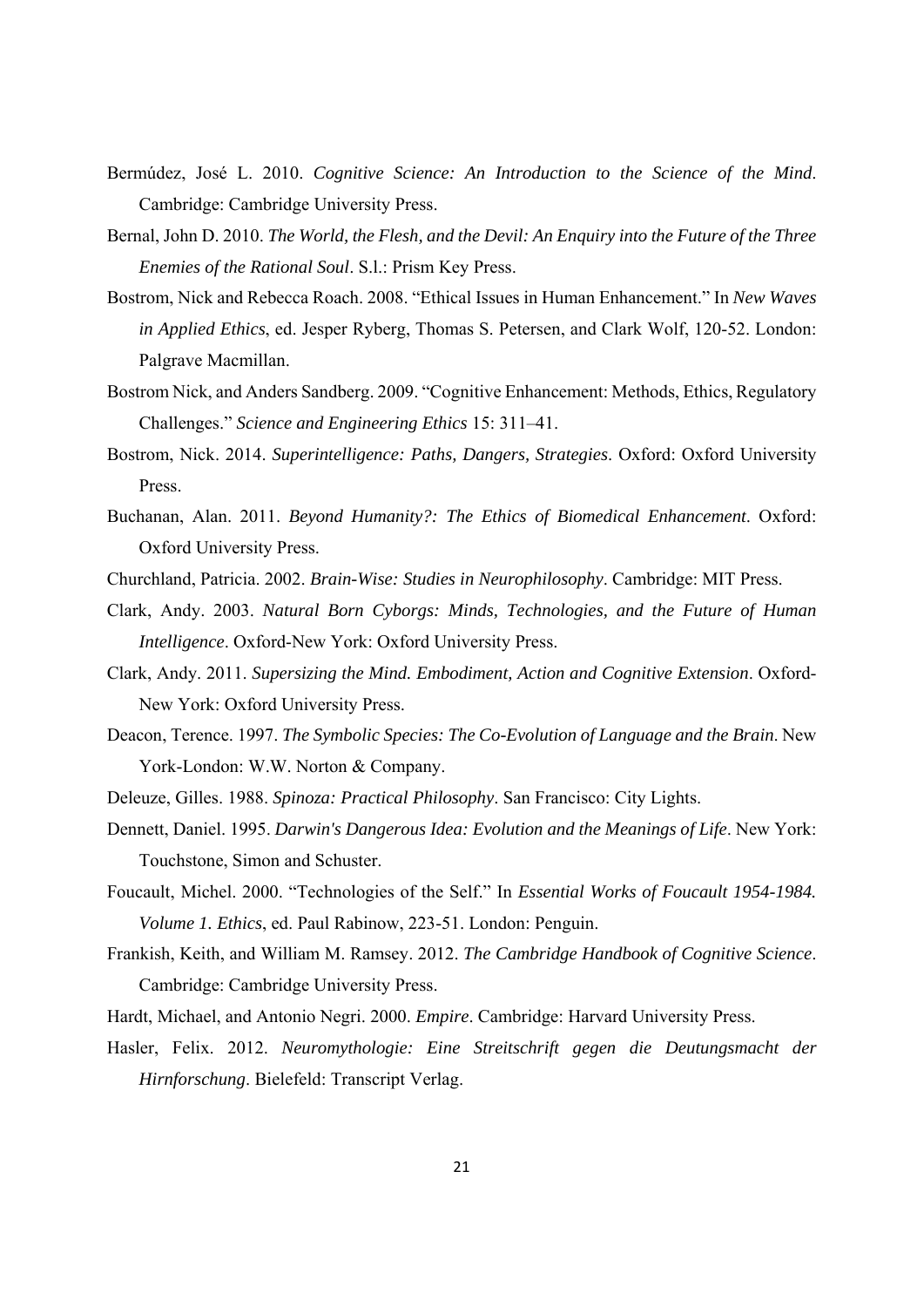- Hayles, N. Katherine. 2007. "Hyper and Deep Attention: The Generational Divide in Cognitive Modes." *Profession* 2007: 187-99.
- Jablonka, Eva, and Marion J. Lamb. 2006. *Evolution in Four Dimensions: Genetic, Epigenetic, Behavorial, and symbolic Variation in the History of Life*. Cambridge: MIT Press.
- Kirschner, Marc, and John C. Gerhart. 2005. *The Plausibility of Life: Resolving Darwin's Dilemma*. New Haven-London: Yale University Press.
- Lazzarato, Maurizio. 2002. *Puissance de l'innovation. La psychologie économique de Gabriel Tardre contre l'économie politique*. Paris: Les empêcheurs de tourner en rond.
- Legrenzi, Paolo, and Carlo Umiltà. 2011. *Neuromania: On the limits of brain science*. Oxford: Oxford University Press.
- Lyotard, Jean-François. 1984. *The Postmodern Condition: A Report on Knowledge*. Minneapolis: University of Minnesota Press.
- Marx, Karl, and Friedrich Engels. 2002. *The Communist Manifesto*. London-New York: Penguin.
- More, Max, and Natasha Vita-More. 2013. *The Transhumanist Reader: Classical and Contemporary Essays on the Science, Technology, and Philosophy of the Human Future*. Chichester: John Wiley and Sons.
- Moulier-Boutang, Yann. 2011. *Cognitive Capitalism*. Cambrdige-Malden: Polity Press.
- Proctor, Hannah, and Michael Runyan. 2014. "Changing Our Minds. A Journey to the Centre of the Brain." *MUTE Magazine*, 14 February 2014. http://www.metamute.org/editorial/articles/changing-our-minds-journey-to-centre-brain
- Roco, Mihail C., and William S. Bainbridge. 2003. *Converging Technologies for Improving Human Performance: Nanotechnology, Biotechnology, Information Technology and Cognitive Science*. Dordrecht: Kluwer Publishers.
- Rose, Nikolas. 2007. *The Politics of Life Itself: Biomedicine, Power, and Subjectivity in the Twenty-First Century*. Princeton: Princeton University Press.
- Rose, Nikolas, and Joelle Abi-Rached. 2013. *Neuro: The New Brain Sciences and the Management of the Mind*. Princeton: Princeton University Press.
- Sandberg, Anders, and Nick Bostrom. 2006. "Converging Cognitive Enhancements". *Annuals of the New York Academy of Sciences*: 201–227.
- Savulescu, Julian, and Nick Bostrom. 2009. *Human Enhancement*. Oxford: Oxford University Press.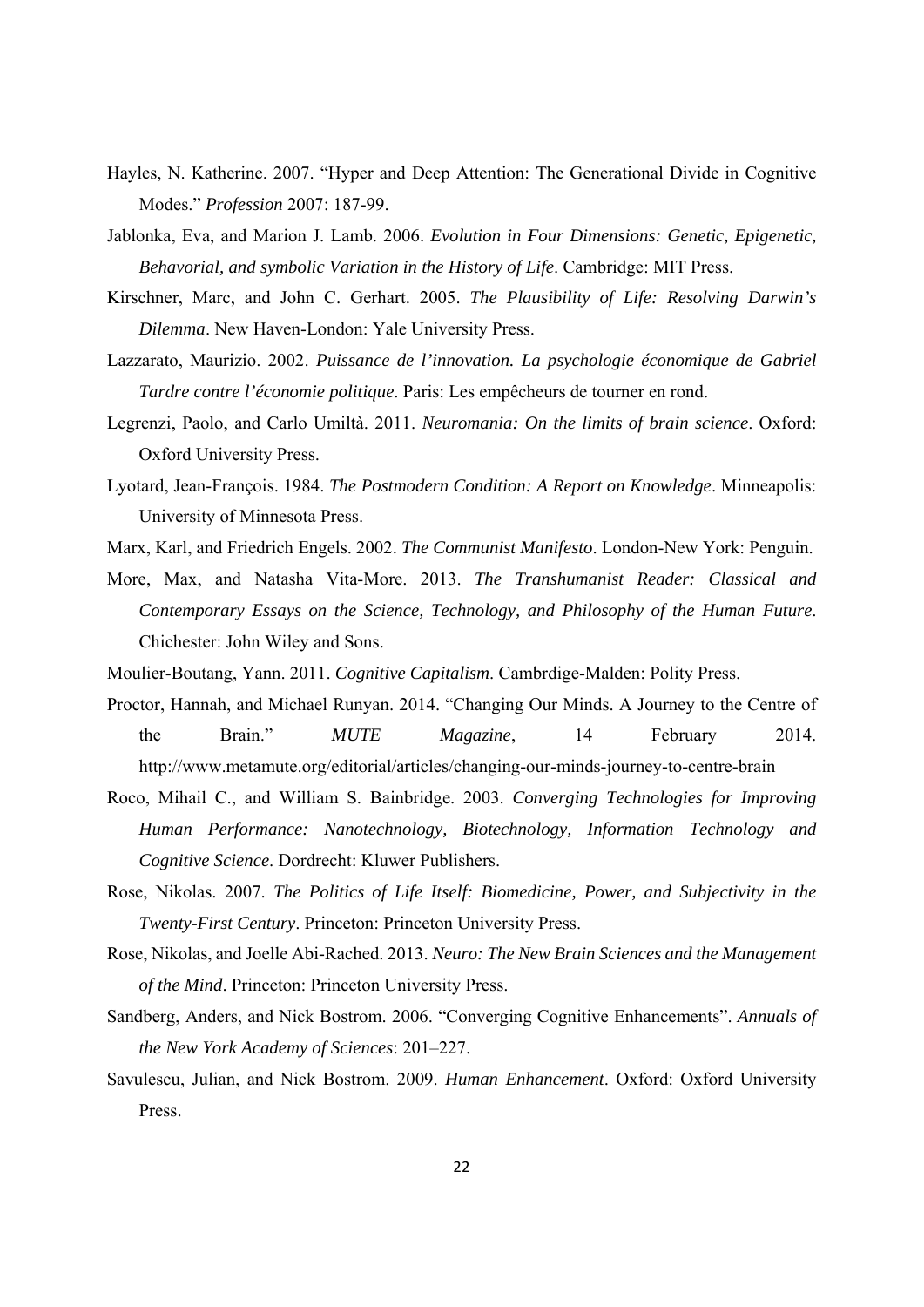- Searle, John. 1983. *Intentionality: An Essay in the Philosophy of Mind*. Cambridge: Cambridge University Press.
- Simondon, Gilbert. 1989. *Du mode d'existence des objets techniques*. Paris: Aubier.
- Sloterdijk, Peter. 2001. *Nicht geretttet: Versuche nach Heidegger*. Frankfurt am Main: Suhrkamp.
- Stiegler, Bernard. 1998. *Technics and Time 1: The Fault of Epimetheus*. Stanford: Stanford University Press.
- Stiegler, Bernard. 2004. *Philosopher par accident: Entretiens avec Élie During*. Paris: Galilée.
- Stiegler, Bernard. 2005a. *De la misère symbolique 2: La* catastrophè *du sensible*. Paris: Galilée.
- Stiegler, Bernard. 2005b. *Constituer l'Europe 2: Le motif européen*. Paris: Galilée.
- Stiegler, Bernard. 2008a. *Économie de l'hypermatériel et psychopouvoir*. Paris: Mille et une nuits.
- Stiegler, Bernard, ed. 2008b. *Le design des nos existences à l'époque de l'innovation ascendante*. Paris: Mille et une nuits.
- Stiegler, Bernard. 2009. *Technics and Time 1: Disorientation*. Stanford: Stanford University Press.
- Stiegler, Bernard. 2010a. *Taking Care of Youth and the Generations*. Stanford: Stanford University Press.
- Stiegler, Bernard. 2010b. *For a New Critique of Political Economy*. Cambridge-Malden: Polity Press.
- Stiegler, Bernard. 2011. *The Decadence of Industrial Democracies: Disbelief and Discredit. Volume 1*. Cambridge-Malden: Polity Press.
- Stiegler, Bernard. 2013a. *Pharmacologie du front national: Suivi du vocabulaire d'Ars Industrialis*. Paris: Flammarion.
- Stiegler, Bernard. 2013b. *What Makes Life Worth Living: On Pharmacology*. Cambridge-Malden: Polity Press.
- Stiegler, Bernard. 2014. *Per toeval filosoferen: Gesprekken met Élie During*. Zoetermeer: Klement.
- Tallis, Raymond. 2011. *Aping Mankind: Neuromania, Darwinitis and the Misrepresentation of Humanity*. Chesham: Acumen Publishing.
- Thagard, Paul. 2005. *Mind: Introduction to Cognitive Science*. Cambridge: MIT Press.
- Thagard, Paul. 2010. *The Brain and the Meaning of Life*. Princeton: Princeton University Press.

**Notes**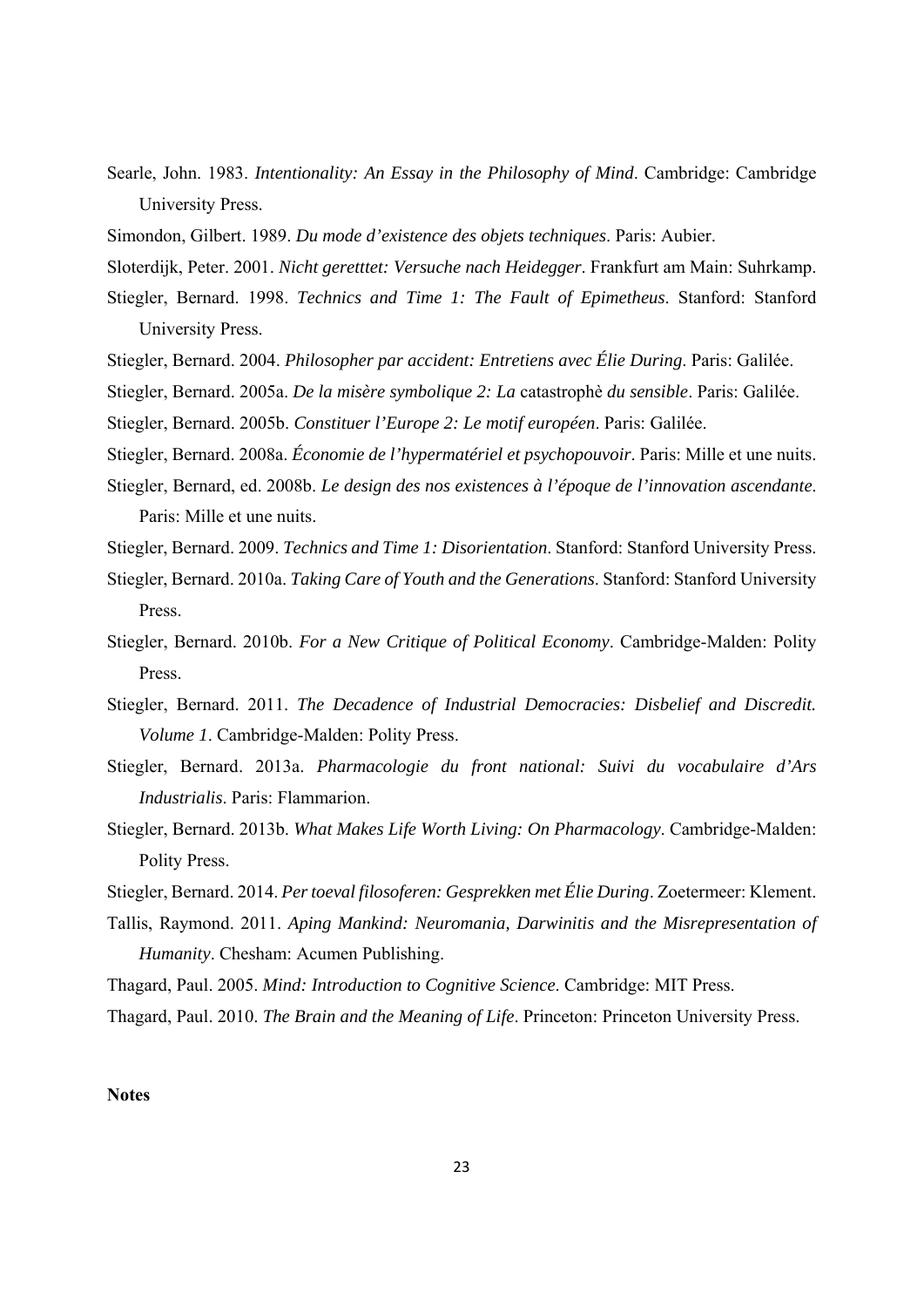<sup>9</sup> The notions of metastability and transductivity are also derived from Simondon (Stiegler 2013a, 419).

<sup>10</sup> A Darwinist could invoke the so-called "Baldwin effect" to account for technological evolution. This effect, also known as "organic selection" or "ontogenic evolution" and first proposed by the American psychologist James Mark Baldwin at the end of the nineteenth century to explain apparently Lamarckian, behavior-driven evolution in animals within Darwinist parameters, refers to the role that behavioral (und thus phenotypic) adaptation can play in biasing and amplifying natural selection by enabling organisms to modify the selective environment affecting their future offspring. By moving into environments different from those of their ancestors, the descendants of those organisms are confronted with a different set of selection pressures that favor different genetic dispositions. So selection follows behavior here in a certain way but without violating Darwinist principles of evolution (Kirschner and Gerhardt 2005, 76-7). The Baldwin effect is now generally accepted even by the most ardent representatives of neo-Darwinism (Dennett 1995), Some evolutionary theorists of a less orthodox inclination, like Terence Deacon (1997) and Eva Jablonka and Marion Lamb (2006), have recruited this effect to help explain the evolution of the human mind and language. However, although techno-evolution in the sense of Stiegler also implies modification of the context of selection, the mechanism is considerably different because it involves the artificial *creation* of such contexts, namely in the form of technical milieus, and through *technical* exteriorization and inheritance, i.e., via *artificial, non-biological* evolutionary factors, which are totally absent in 'Baldwinian evolution,' since it is ultimately gene-based (i.e., supported by genetic factors). Moreover, in these technical milieus natural selection has given way to artificial or cultural selection in the sense of a process of "self-domestication" as Peter Sloterdijk has pointed out in his theories of anthropogenesis (cf. 2001, 177, 186). Nevertheless, it is obvious that the technological 'environments' created by the human species through technology significantly bias genetic flows, thereby altering the course of evolution. And this could be interpreted, from a 'Baldwinian-Darwinist' perspective, as a form of behavior-driven evolution. In that respect, the Baldwin effect can certainly be said to be operative in a certain way within techno-evolution *sensu* Stiegler.<br><sup>11</sup> And *because* of their deficient 'nature,' they are 'condemned' to constantly invent their own qualities (Stiegler 1998,

193-4). This constitutes humanity's destiny, which unfolds as their history. 12 See Hayles 2007.

 $<sup>13</sup>$  The faculty of sensibility appears more and more as a 'disturbing factor,' disrupting and slackening the smooth flow</sup> of information exchange, "useless and even damaging in an integrated connective system. Sensibility slows down

<sup>&</sup>lt;sup>1</sup> NBIC stands for Nanotechnology, Biotechnology, Information technology and Cognitive sciences.<br><sup>2</sup> Sandberg and Bostrom define cognitive enhancement as "the amplification or extension of core

<sup>&</sup>lt;sup>2</sup> Sandberg and Bostrom define cognitive enhancement as "the amplification or extension of core capacities of the mind through improvement or augmentation of internal or external information processing systems" (Sandberg and Bostrom 2006, 201). [Entry is missing in bibliography. Please add to reference list.] Cognitive enhancement technologies include neuropharmaceuticals ('smart drugs'), neural implants, brain-computer interfaces, genetic engineering technologies, and deep brain stimulation.

<sup>&</sup>lt;sup>3</sup> Buchanan for instance argues that many participants in the human enhancement debate share an obsolete, pre-Darwinian view of human nature and that we should instead base our arguments on "an accurate understanding of evolutionary biology," which for him is (Neo-)Darwinist (Buchanan 2011, 8). But what he does not consider for a moment is the fact that, as we'll see below, evolutionary biology in the case of humans is totally different from that of animals, because humans – *as* humans - have not evolved Darwinistically but through a different, technogenic process of evolution.

<sup>4</sup> Churchland is also resolutely Darwinist in supposing that the human brain is a product of biological evolution: "We reason and think with our brains, but our brains are as *they* are – hence are cognitive faculties are as they are – because our brains are the products of biological evolution" (2002, 40).

<sup>&</sup>lt;sup>5</sup> However, this 'neuro-hype' is largely based on a mythological and anything but 'evidence-based' belief in the explanatory potential of the neurosciences, as neuroscientist Felix Hasler (2012) argues in his brilliant book *Neuromythologie*, in which he shows, among many other things, that human cognition encompasses much more than just functioning brain tissue.

<sup>&</sup>lt;sup>6</sup> Since the cognitive sciences tend to systematically neglect this, Stiegler accuses them of remaining stuck in metaphysics, which he defines as a forgetting of the inherently technological, i.e. accidental nature of thinking, a forgetting that begins with Plato's dismissal of the role of writing as the artificial *conditio sine qua non* of philosophical thought, i.e., as the fundamental dependence of *anamnesis* on *hypomnesis*, on artificial memory supports or *hypomnémata* (Stiegler 2010a, 111-12).

This means that the human is a *fundamentally accidental* creature, to put it paradoxically, lacking any foundation or origin in nature.

<sup>&</sup>lt;sup>8</sup> The term 'individuation' comes from the French philosopher of technology Gilbert Simondon, who has been very influential on Stiegler's work (Stiegler 2013a, 403-5).